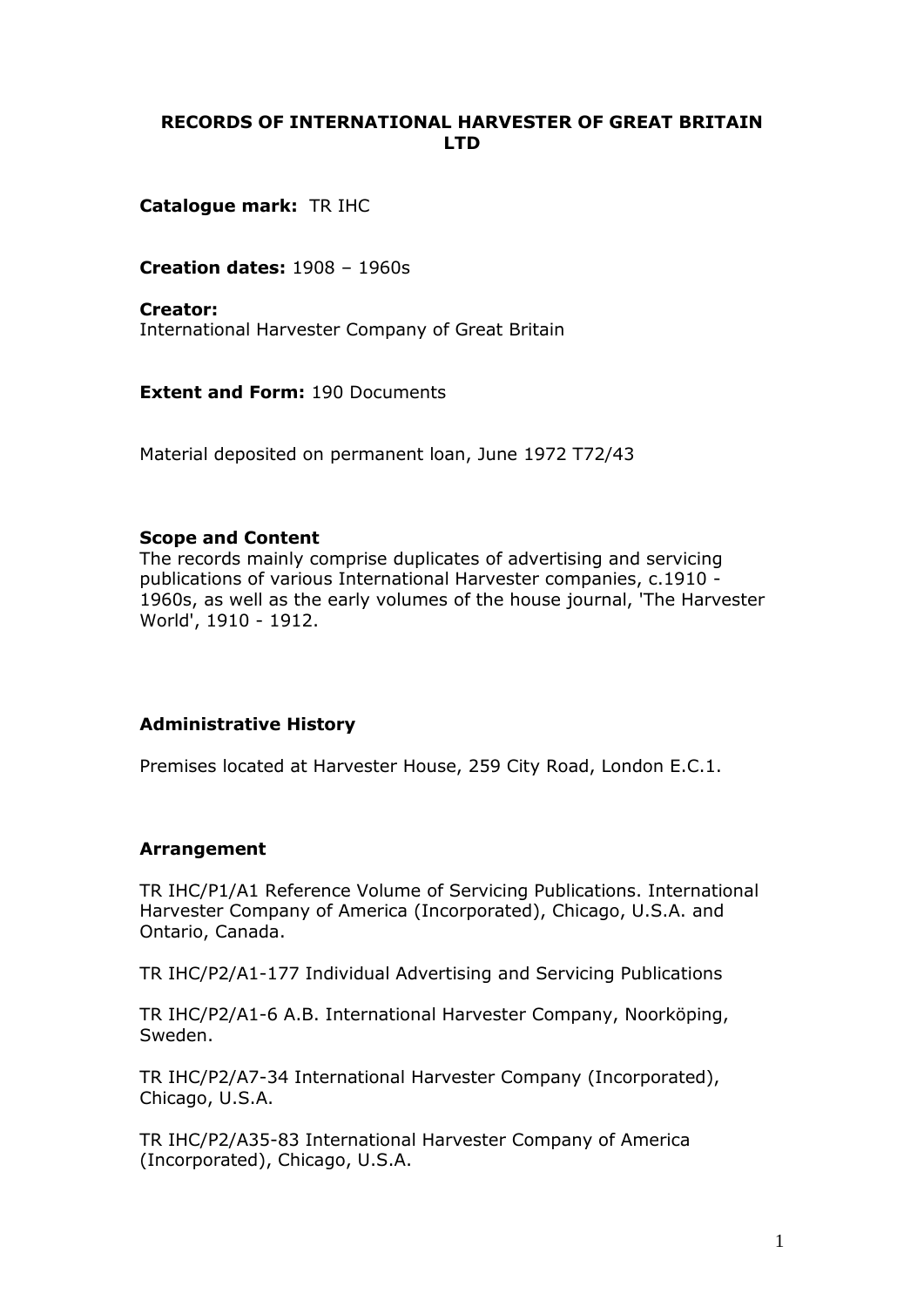TR IHC/P2/A84-89 International Harvester Company of Canada Ltd., Ontario, Canada.

TR IHC/P2/A90-174 International Harvester Company of Great Britain Ltd., London.

TR IHC/P2/A175-176 International Harvester Corporation, Chicago.

TR IHC/P2/A177 International Harvester Export Company, Chicago, U.S.A.

TR IHC/P2/B1 Parts List. Minneapolis-Moline Power Implement Company, Minneapolis, Minnesota, U.S.A.

TR IHC/P3/1 Poster. International Harvester Company of America (Incorporated).

TR IHC/P4/1-2 House Journals. International Harvester Company of America (Incorporated).

TR IHC/P5/1 News Release. International Harvester Company of Great Britain Ltd.

TR IHC/SH3/1 Ploughing Match Programme.

#### **Reference: TR IHC/P1/A1**

#### **VOLUME OF SERVICING PUBLICATIONS. Domestic and Foreign.**

**Creation dates: 1910(Mar) - 1911(Oct)**

**Scope and Content Vol 1. Mr. C.H. Burkigame. 32 individual publications of TR IHC/P1/A1/i.-xxxii. following**

**Reference: TR IHC/P1/A1/i INSTRUCTION BOOKLET, including parts price list, for International auto-wagon and buggy.**

**Creation dates: 1911(May)**

**Scope and Content Pp 36.**

**Reference: TR IHC/P1/A1/ii**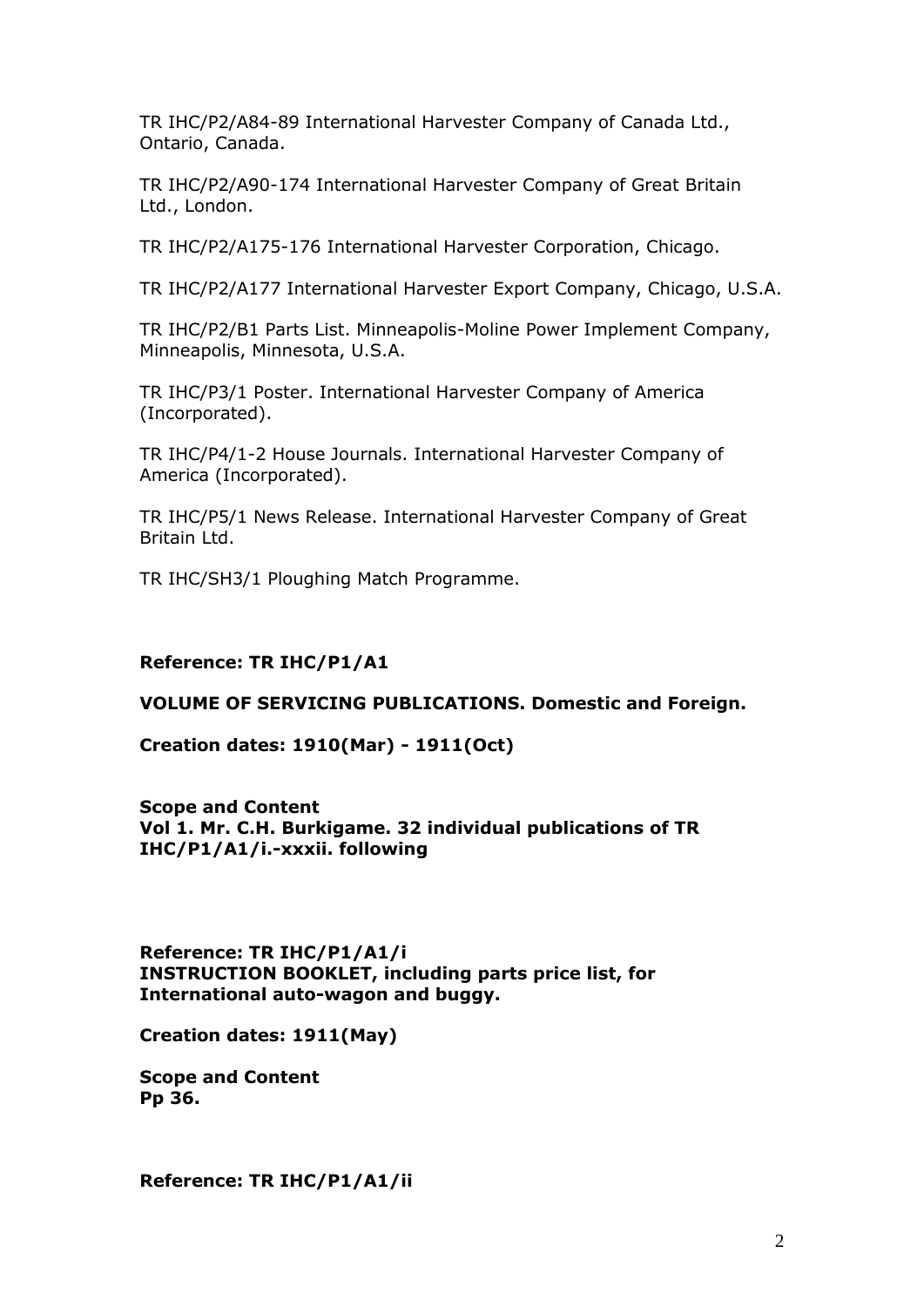**INSTRUCTION BOOKLET, including parts price list, for the IHC Roadster car.**

**Creation dates: 1910(May)**

**Scope and Content Pp 20.**

**Reference: TR IHC/P1/A1/iii INSTRUCTION BOOKLET, including parts price list, for the IHC 30 touring car.**

**Creation dates: 1911(Apr)**

**Scope and Content Pp 28.**

**Reference: TR IHC/P1/A1/iv INSTRUCTION BOOKLET, including parts price list, for the Bluebell cream harvester (Nos. 1 and 2, type BB).**

**Creation dates: 1910(Sep)**

**Scope and Content For Australasia. Pp 12.**

**Reference: TR IHC/P1/A1/v INSTRUCTION BOOKLET, including parts price list, for Bluebell cream harvester (Nos. 3 and 4, type BB).**

**Creation dates: 1911(Jul) Language: English and French**

**Scope and Content For U.S.A. and Canada. Pp 19.**

**Reference: TR IHC/P1/A1/vi INSTRUCTION BOOKLET, including parts price list, for Dairymaid cream harvester (Nos. 1 and 2, type AA).**

**Creation dates: 1911(Jul) Language: English and French**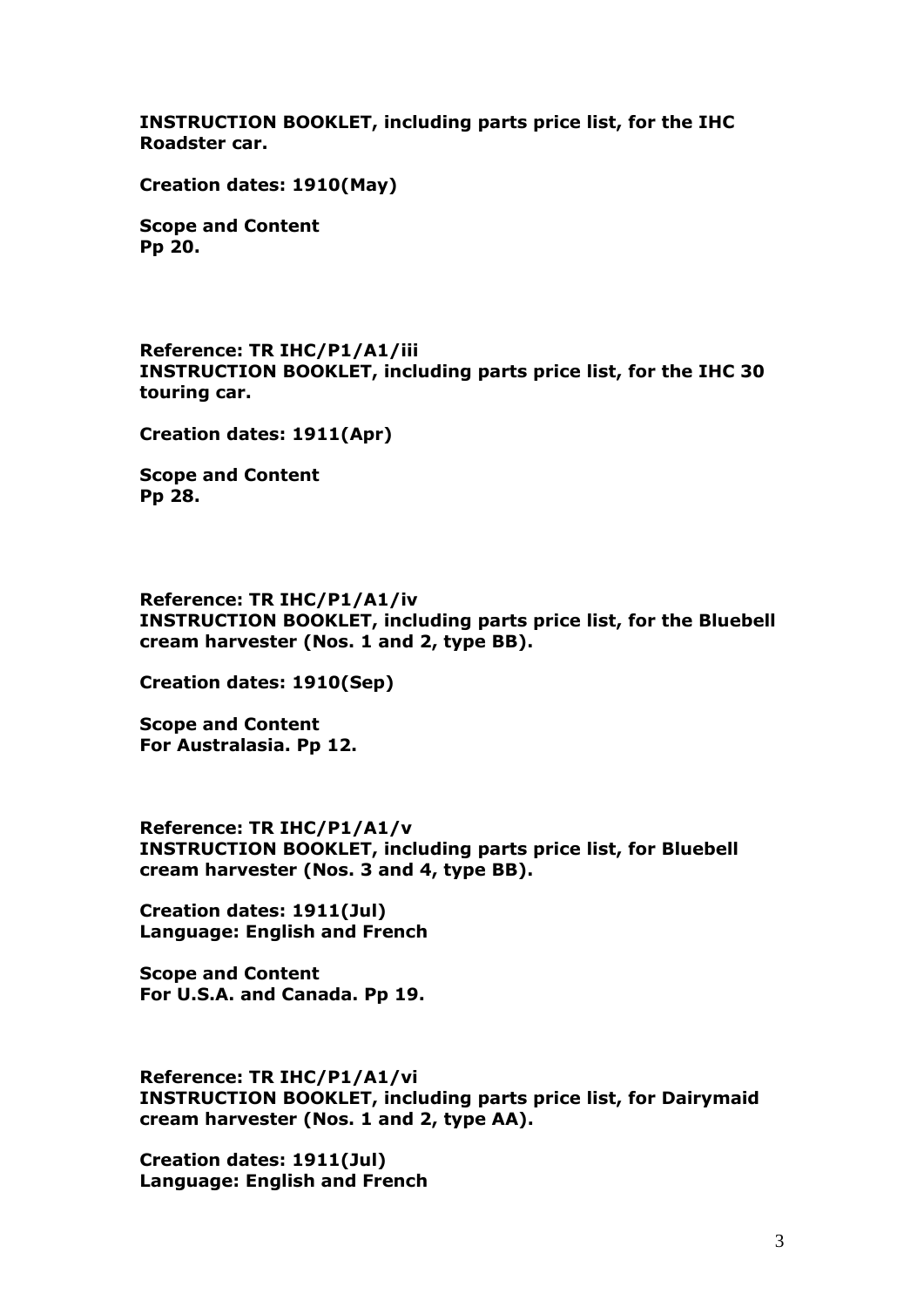**Scope and Content For U.S.A. and Canada. Pp 20.**

**Reference: TR IHC/P1/A1/vii INSTRUCTION BOOKLET, including parts price list, for Dairymaid cream harvester (Nos. 3 and 4, type AA).**

**Creation dates: 1911(Aug) Language: English and French**

**Scope and Content For U.S.A. and Canada. Pp 22. Reference: TR IHC/P1/A1/viii INSTRUCTION LEAFLET, including parts price list, for Tom Thumb engine (1 h.p. air-cooled).**

**Creation dates: 1911(Sep)**

**Scope and Content Pp 8.**

**Reference: TR IHC/P1/A1/ix INSTRUCTION LEAFLET, including parts price list, for 1 h.p. hopper-cooled engine.**

**Creation dates: 1911(May-Jun)**

**Scope and Content Pp 8.**

**Reference: TR IHC/P1/A1/x INSTRUCTION LEAFLET, including parts price list, for horizontal hopper-cooled gasoline engine (2½ h.p.).**

**Creation dates: 1911(Apr)**

**Scope and Content Pp 8.**

**Reference: TR IHC/P1/A1/xi INSTRUCTION BOOKLET, including parts price list, for horizontal hopper-cooled 4 h.p., 6 h.p. and 8 h.p. gasoline engines.**

**Creation dates: 1911(May)**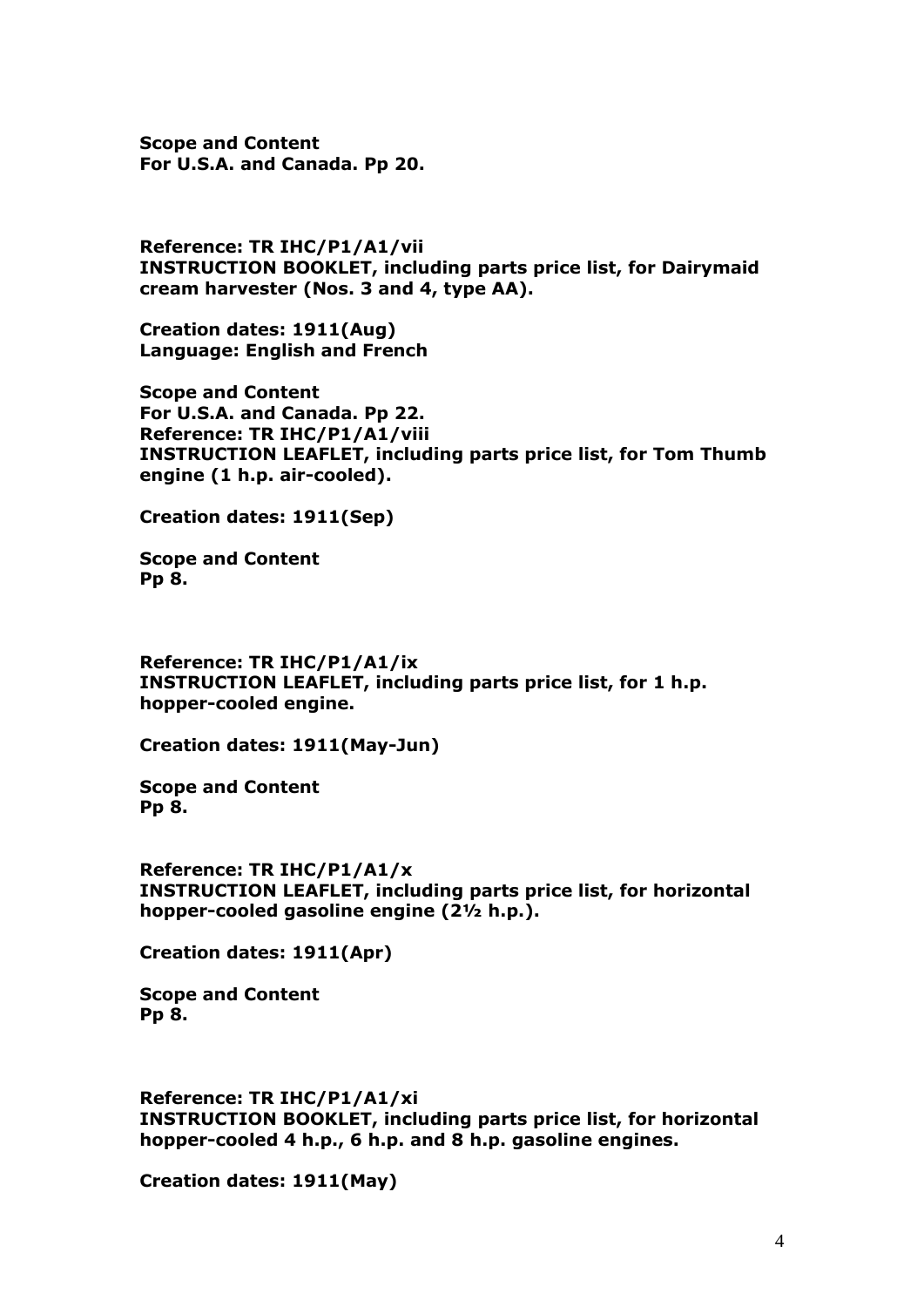**Scope and Content Pp 24.**

**Reference: TR IHC/P1/A1/xii INSTRUCTION BOOKLET, including parts price list, for horizontal, stationary, portable and water-cooled gas and gasoline engines.**

**Creation dates: 1911(Jan)**

**Scope and Content Pp 44.**

**Reference: TR IHC/P1/A1/xiii INSTRUCTION LEAFLET, including parts price list, for vertical aircooled engines, 2 and 3 h.p.**

**Creation dates: 1910(Dec)**

**Scope and Content Pp 8.**

**Reference: TR IHC/P1/A1/xiv INSTRUCTION LEAFLET, including parts price list, for vertical hopper-cooled engines (2 and 3 h.p.).**

**Creation dates: 1910(Dec)**

**Scope and Content Pp 8.**

**Reference: TR IHC/P1/A1/xv INSTRUCTION BOOKLET, including parts price list, for vertical water-cooled gasoline engines.**

**Creation dates: 1911(May)**

**Scope and Content Pp 24.**

**Reference: TR IHC/P1/A1/xvi INSTRUCTION BOOKLET, including parts list, for Nonpareil gasoline engines.**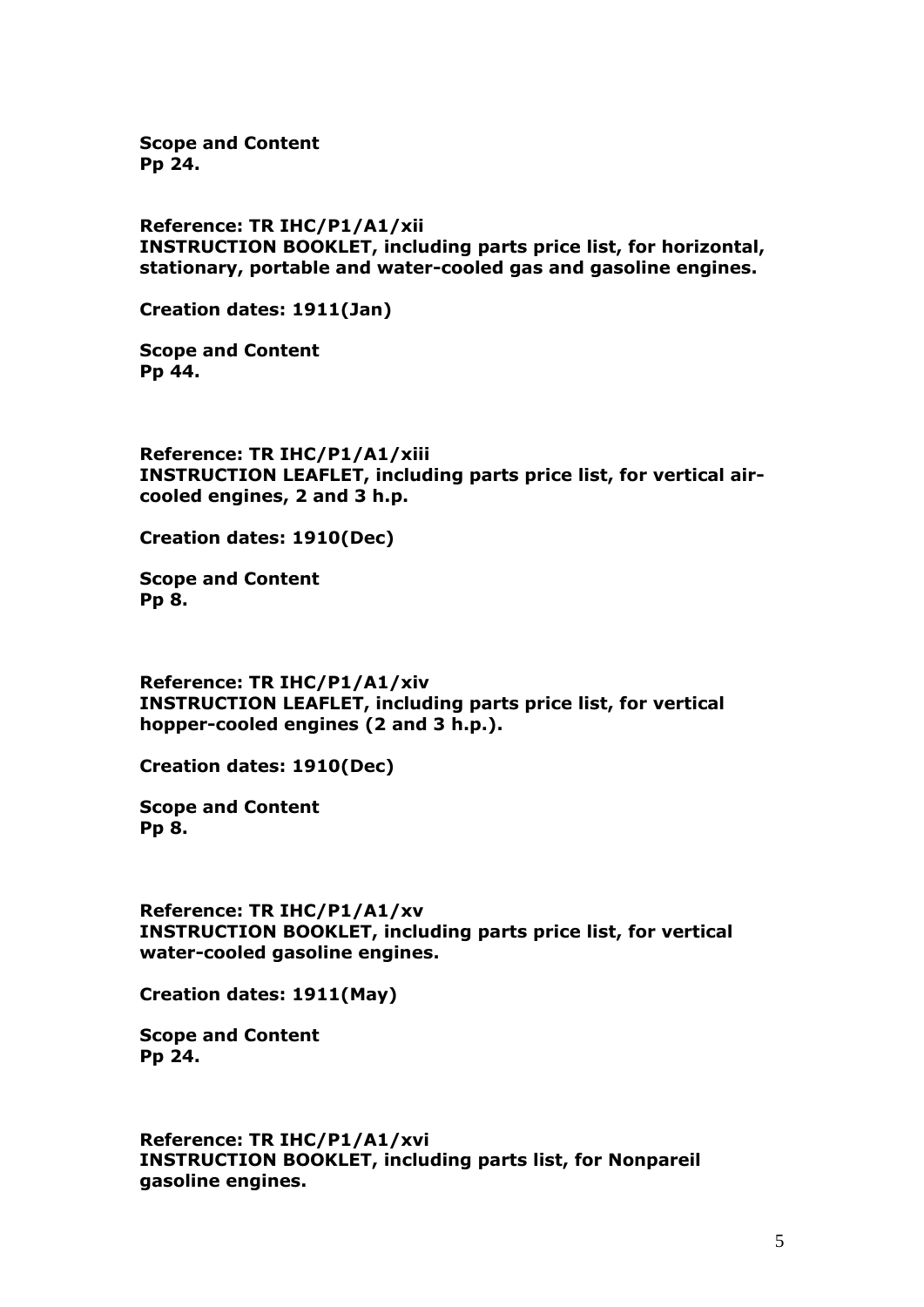**Creation dates: 1910(Mar) Language: English and German**

**Scope and Content Pp 32.**

**Reference: TR IHC/P1/A1/xvii INSTRUCTION BOOKLET, including parts price list, for 2-cylinder vertical gas engine (25 h.p. and 35 h.p.).**

**Creation dates: 1910(Sep)**

**Scope and Content Pp 19.**

**Reference: TR IHC/P1/A1/xviii INSTRUCTION LEAFLET, including parts list, for the kerosene attachment for gasoline engines.**

**Creation dates: 1911(Feb) Language: English and German**

**Scope and Content Pp 4.**

**Reference: TR IHC/P1/A1/xix INSTRUCTION LEAFLET, including parts price list, for attaching the Webster magneto to vertical gasoline engines.**

**Creation dates: 1911(Feb)**

**Scope and Content Pp 4.**

#### **Reference: TR IHC/P1/A1/xx**

**INSTRUCTION BOOKLET, including parts price list, for the Titan kerosene tractor (20 h.p. and 25 h.p.) with Duplex pump and combination mixer.**

**Creation dates: 1911(Oct) Language: English and French**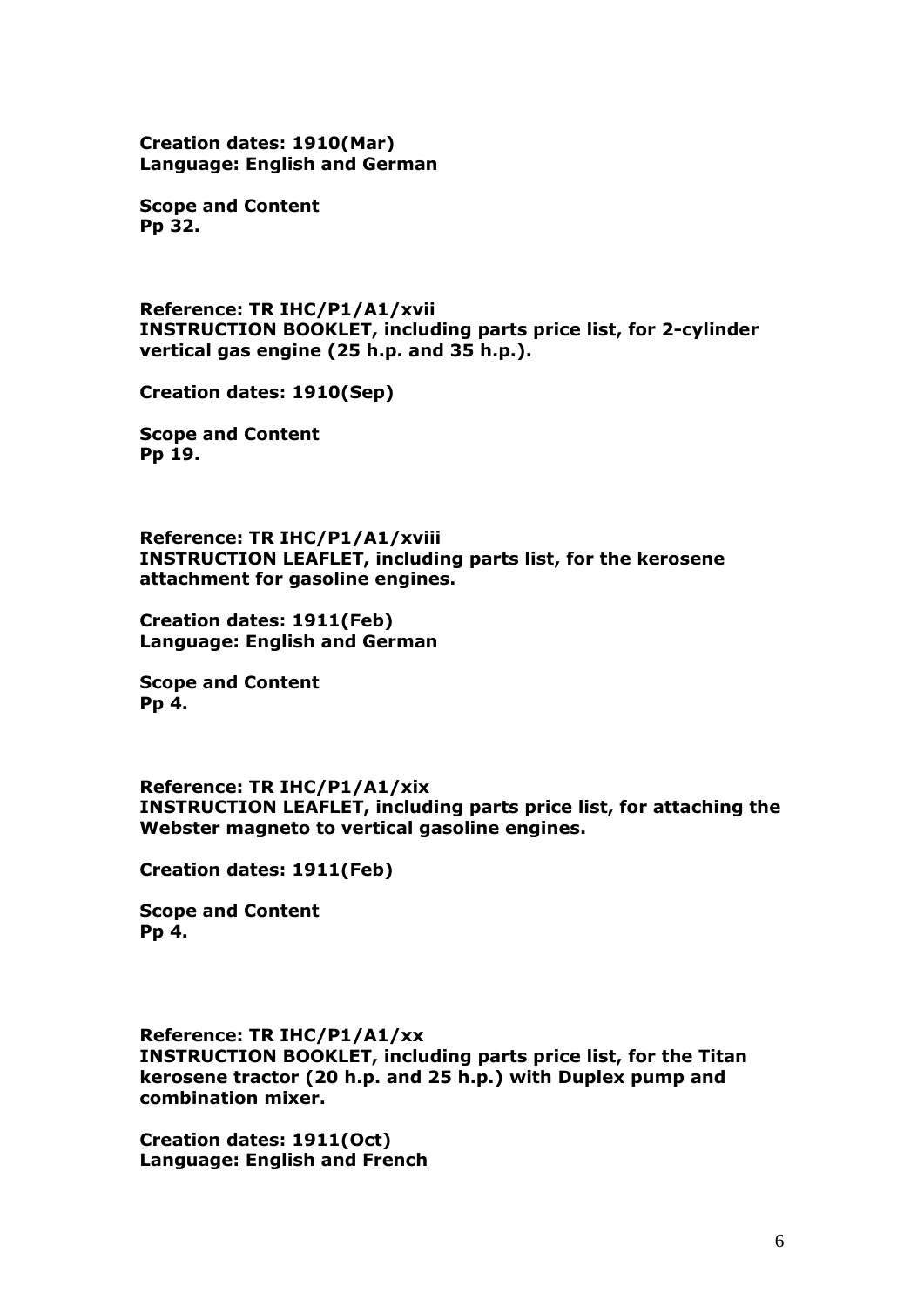**Scope and Content Pp 44.**

#### **Reference: TR IHC/P1/A1/xxi INSTRUCTION BOOKLET, including parts price list, for the Mogul gasoline tractor, 45 h.p. opposed cylinder.**

**Creation dates: 1911(Jun)**

**Scope and Content Pp 28.**

**------------------------------------------------------------------------------ --**

**Reference: TR IHC/P1/A1/xxii INSTRUCTION BOOKLET, including parts price list, for the Titan kerosene tractor, 45 h.p. twin-cylinders, with Duplex pump and combination mixer.**

**Creation dates: 1911(Sep) Language: English and French**

**Scope and Content Pp 32.**

**------------------------------------------------------------------------------ --**

**Reference: TR IHC/P1/A1/xxiii INSTRUCTION LEAFLET, including parts price list, for the Madison-Kipp model No. 10 lubricator on 20 h.p. type C tractors in the field.**

**Creation dates: 1910(Dec) - 1911(Jan)**

**Scope and Content Pp 4.**

**------------------------------------------------------------------------------**

**--**

**Reference: TR IHC/P1/A1/xxiv**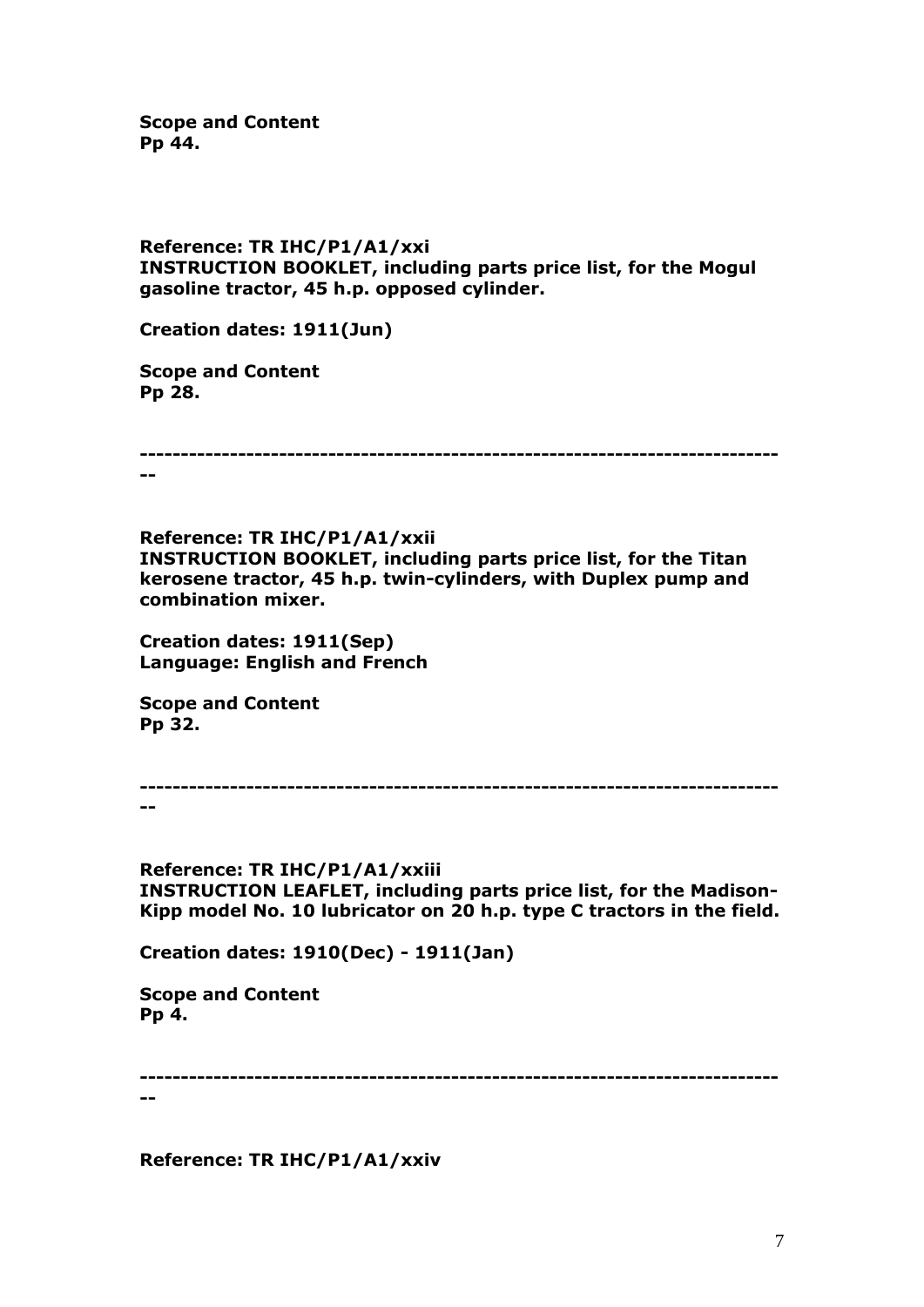**INSTRUCTION BOOKLET, including parts price list, for togglejointed baling press (14 x 18" and 16 x 18"), 2-horse, pull power, with transport truck.**

**Creation dates: 1911(Jun)**

**Scope and Content Pp 17.**

**------------------------------------------------------------------------------**

**--**

**Reference: TR IHC/P1/A1/xxv INSTRUCTION BOOKLET, including parts price list, for togglejointed baling press (17 x 22"), 2-horse, pull power with transport truck.**

**Creation dates: 1911(Jul)**

**Scope and Content Pp 14.**

**------------------------------------------------------------------------------ --**

#### **Reference: TR IHC/P1/A1/xxvi**

INSTRUCTION BOOKLET, including parts price list, for toggle-jointed baling press (one-horse, pull power) with transport truck.

1911(Jul). Pp 16.

#### **Reference: TR IHC/P1/A1/xxvii**

INSTRUCTION BOOKLET, including parts price list, for motor baling press (14 x 18" and 16 x 18"ds).

1911(Jun). Pp 22.

#### **Reference: TR IHC/P1/A1/xxviii**

INSTRUCTION BOOKLET, including parts price list, for motor baling press (17 x 22").

1911(Jun). Pp 12.

#### **Reference: TR IHC/P1/A1/xxix**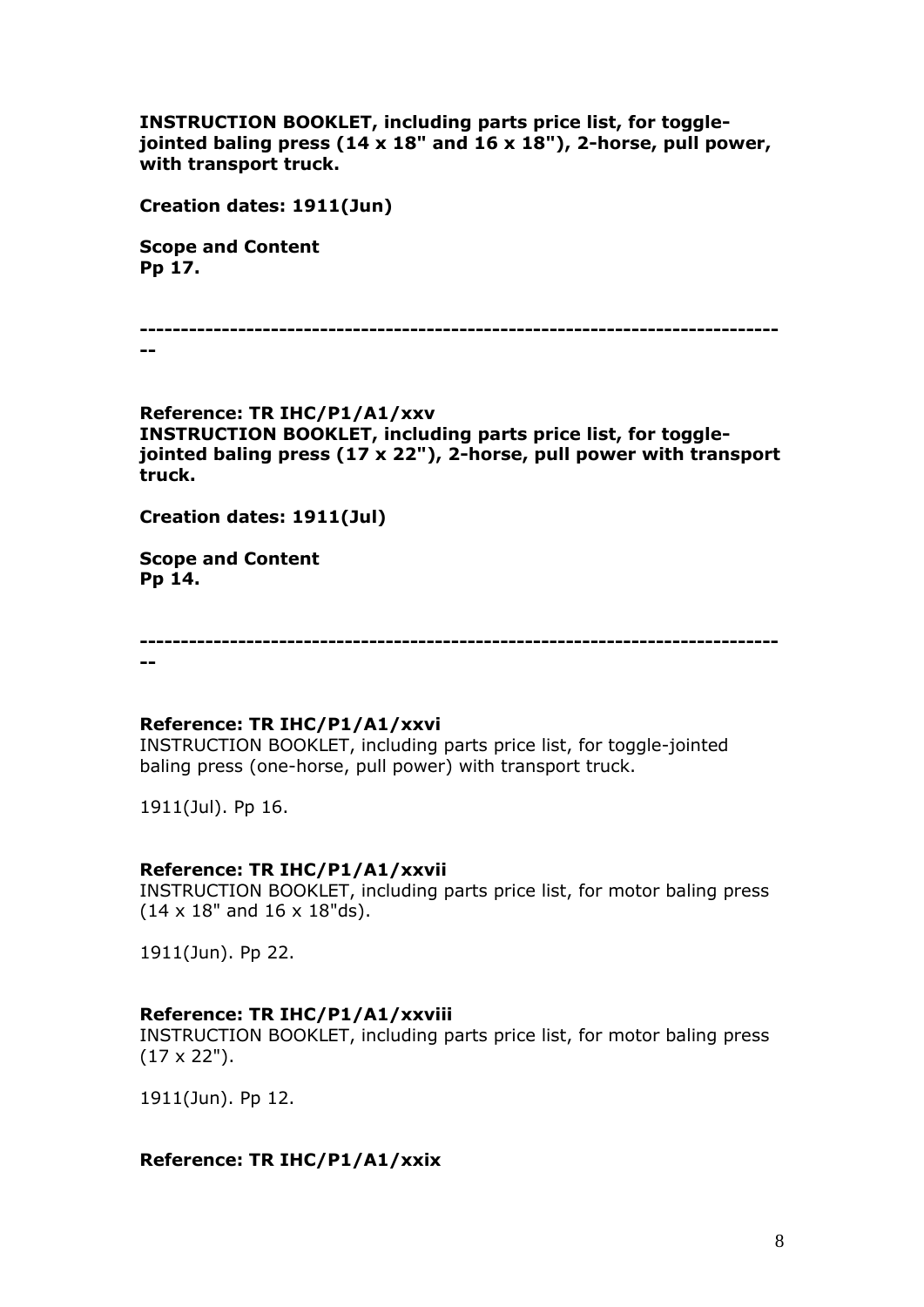INSTRUCTION LEAFLET, including parts price list, for connecting the selffeed attachment to the toggle-jointed baling press.

1910(Nov). Pp 4.

### **Reference: TR IHC/P1/A1/xxx**

INSTRUCTION BOOKLET, including parts price list, for connecting the selffeed attachment to the motor baling press  $(17 \times 22")$ .

1910(Nov). Pp 10.

| TR IHC/P2/A1 | <b>INSTRUCTION BOOKLET, including</b><br>parts list, for grain drill (hoe, shoe<br>and disc). For Great Britain and<br>Ireland. Pp 31. | 1927(4<br>Nov) |
|--------------|----------------------------------------------------------------------------------------------------------------------------------------|----------------|
|              |                                                                                                                                        |                |
|              |                                                                                                                                        |                |
|              |                                                                                                                                        |                |
|              |                                                                                                                                        |                |
|              |                                                                                                                                        |                |
|              |                                                                                                                                        |                |
|              |                                                                                                                                        |                |
|              |                                                                                                                                        |                |
|              |                                                                                                                                        |                |
|              |                                                                                                                                        |                |
|              |                                                                                                                                        |                |
|              |                                                                                                                                        |                |
|              |                                                                                                                                        |                |

### **Individual publications**

### **TR IHC/P2/A1**

INSTRUCTION BOOKLET, including parts list, for grain drill (hoe, shoe and disc). 1927(4 Nov)

For Great Britain and Ireland. Pp 31.

# **TR IHC/P2/A2**

INSTRUCTION BOOKLET, including parts list, for fertiliser distributor. 1929(Mar)

Pp 11.

### **TR IHC/P2/A3**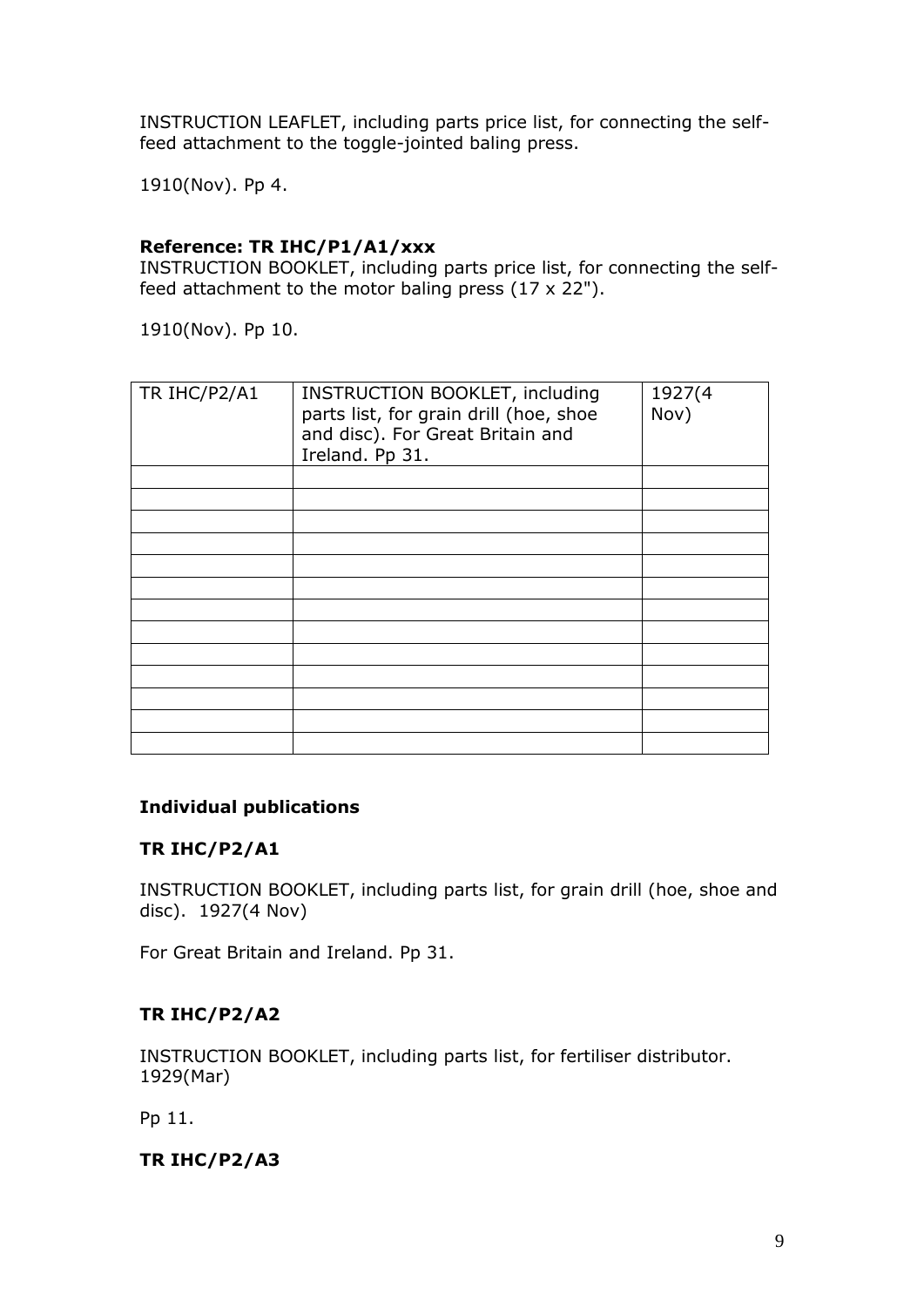INSTRUCTION BOOKLET, including parts list, for the McCormick No. 7B two-horse mower. 1931(Jan)

For Norway. Pp 14.

# **TR IHC/P2/A4**

INSTRUCTION BOOKLET, including parts list, for the McCormick No. 7B two-horse mower. 1935(Jul)

Two copies. Pp 23.

## **Reference: TR IHC/P2/A5**

INSTRUCTION BOOKLET, including parts list, for the Deering type H2 twohorse mower.

1938(May). Pp23.

## **Reference: TR IHC/P2/A6**

LEAFLET for the S6-1 grain drill.

1961(Jan). Pp 2.

# **Reference: TR IHC/P2/A7**

INSTRUCTION BOOKLET, including parts list, for the Deering New Ideal grain binder (left hand 5, 6, 7 and 8).

1908(Oct). For Great Britain. Pp 56.

### **Reference: TR IHC/P2/A8**

INSTRUCTION BOOKLET, including parts list, for McCormick self and handdump hay rakes.

1913(Oct). Language: English and German. For England and Germany. Pp 12.

### **Reference: TR IHC/P2/A9**

INSTRUCTION BOOKLET, including parts price list, for Iowa over size engines, Chore boy 1¾ h.p. and Hired Man, 2¼ h.p. and 3 mole team, 3 to 4 h.p.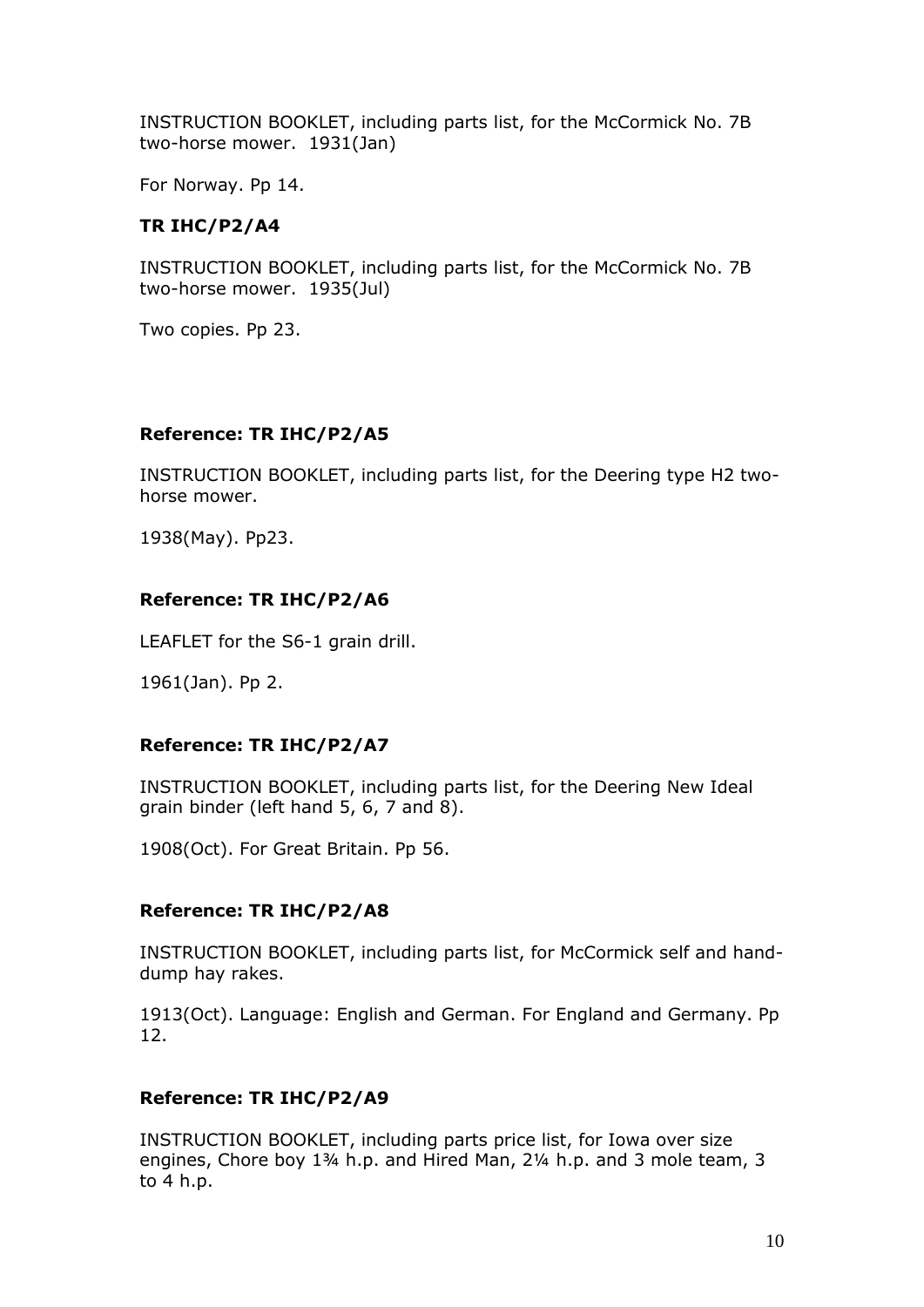c.1920. Two copies; one copy Pp 3-16, 21-26; one copy Pp 5-32.

### **Reference: TR IHC/P2/A10**

INSTRUCTION BOOKLET, including parts list, for International Junior paraffin heater.

c.1920. Pp 3-70 only.

### **Reference: TR IHC/P2/A11**

LEAFLET for woven straps for binder canvas.

1922(Aug). Pp 1.

### **Reference: TR IHC/P2/A12**

INSTRUCTION BOOKLET, including parts list, for the Deering New Ideal self-dump hay rakes, type D.

1924(Nov). For Great Britain. Pp 12.

### **Reference: TR IHC/P2/A13**

INSTRUCTION BOOKLET, including parts list, for McCormick No. 3 grain binder (left hand 5, 6, 7 and 8).

1924(Nov). Language: English and French. For Continental export. Pp 92.

### **Reference: TR IHC/P2/A14**

PARTS LIST for general range of Deering mowers, binders, reapers, hay rakes, knife grinders.

Mid 1920s. For the Eastern hemisphere. Front cover and Pp 5-344 only.

### **Reference: TR IHC/P2/A15**

INSTRUCTION BOOKLET, including parts list, for the McCormick No. 3 grain binder (left hand, 5', 6' and 7' low bar and 8' Z bar).

1926(Apr). For Great Britain. Pp 74.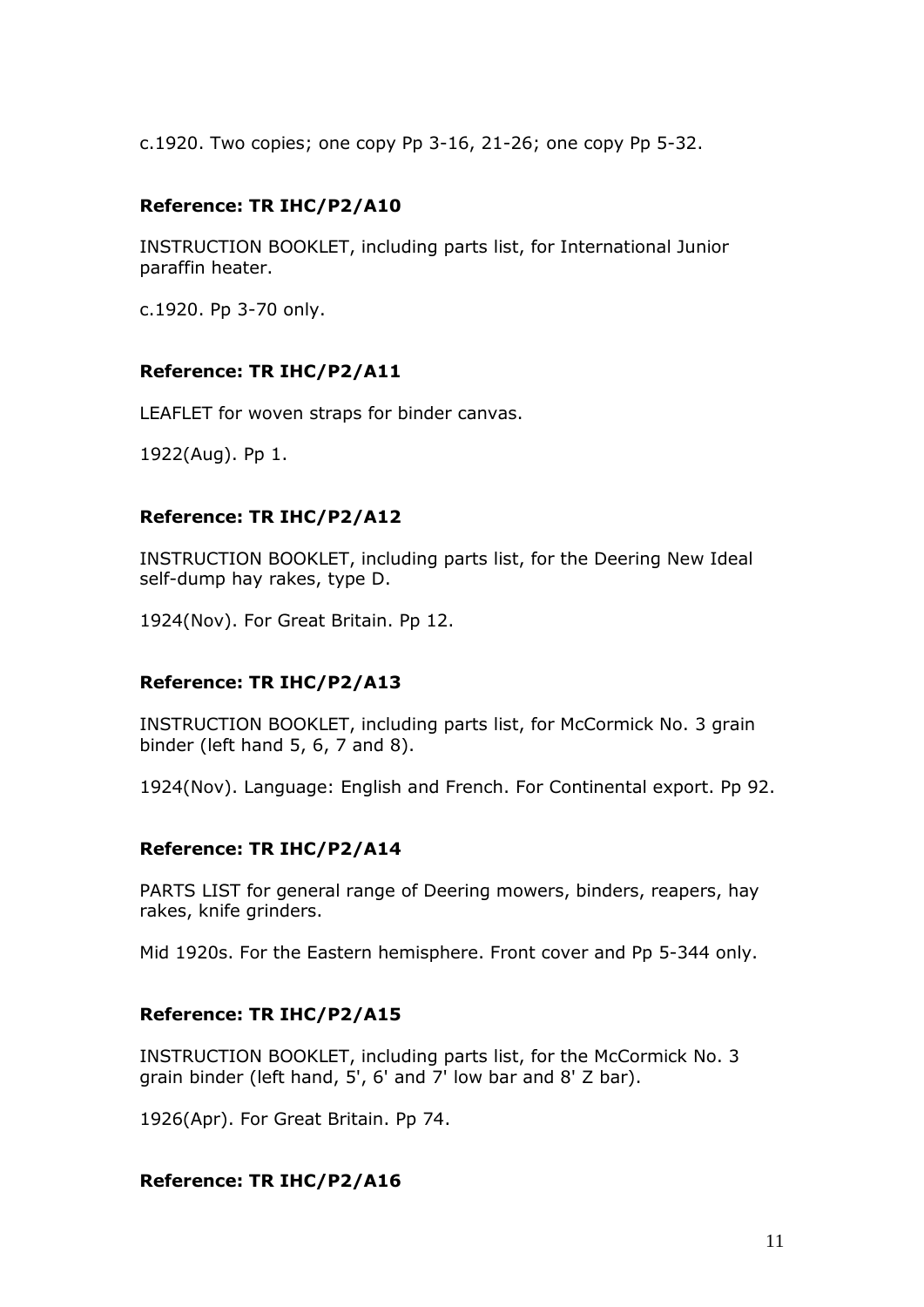INSTRUCTION BOOKLET, including parts list, for McCormick No. 6 and Big 6 plain lift mowers.

1927(Dec). For Great Britain. Pp 24.

### **Reference: TR IHC/P2/A17**

INSTRUCTION BOOKLET, including parts list, for McCormick-Deering Farmall tractor.

1928(Jun). For U.S.A., Canada and export. Pp 99.

#### **Reference: TR IHC/P2/A18**

PARTS LIST for 10-20 h.p. gear drive tractor (regular and narrow tread).

1928(Aug). For export. Pp 200. Attached is:

i. 1928(Oct). PARTS LIST supplementary to the above. Pp 4.

#### **Reference: TR IHC/P2/A18/1**

PARTS LIST supplementary to the principal parts list above.

1929(Feb). Pp 8.

#### **Reference: TR IHC/P2/A19**

INSTRUCTION BOOKLET for 10-20 h.p. gear drive tractor.

1928(Sep). For export. Pp 66.

#### **Reference: TR IHC/P2/A20**

INSTRUCTION BOOKLET, including parts list, for the McCormick No. 3 grain binder (left hand, 5', 6' and 7' - low bar, and 8' - z bar).

1928(Dec). For Great Britain. Pp 75.

#### **Reference: TR IHC/P2/A21**

INSTRUCTION BOOKLET, including parts list, for the Farmall mower (5, 6 and 7' cut).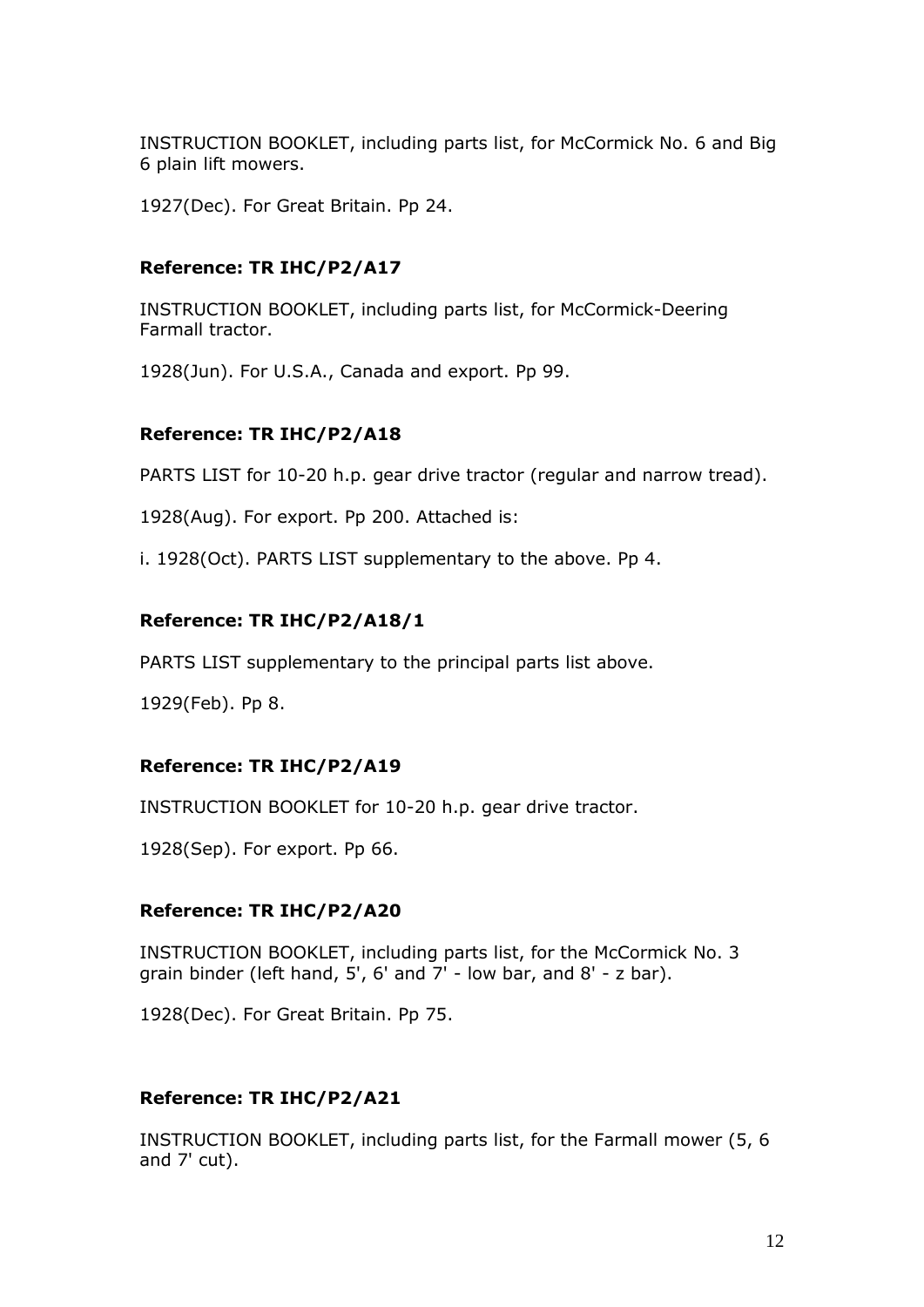1929(Nov). For export. Pp 15.

### **Reference: TR IHC/P2/A22**

PARTS LIST for McCormick-Deering 10-20 gear drive tractor (regular and harrow tread).

1929(Nov). Pp 233. Attached is:

i. 1930(Jul). PARTS LIST supplementary to the above. Pp 31.

### **Reference: TR IHC/P2/A23**

INSTRUCTION BOOKLET, including parts list, for the tractor mower No. 20 (5, 6 and 7').

1929(Dec)

Language: English and French. For Great Britain and France. Pp 24.

### **Reference: TR IHC/P2/A24**

PARTS LIST for general range of McCormick mowers, reapers, hay rakes, knife grinders and binders.

1924(Sep). Pp 322. Missing Pp 1-2.

### **Reference: TR IHC/P2/A25**

INSTRUCTION BOOKLET, including parts list, for the McCormick-Deering manure spreader.

1930(Jan). Pp 36.

### **Reference: TR IHC/P2/A26**

INSTRUCTION BOOKLET, including parts list, for high lift hay stackers, No. 1, 2 and 2 Heavy.

1930(May). Pp 18.

### **Reference: TR IHC/P2/A26/1**

PARTS LIST for high lift hay stacker, No. 2, supplementary to the above.

1930(Nov). Pp 2.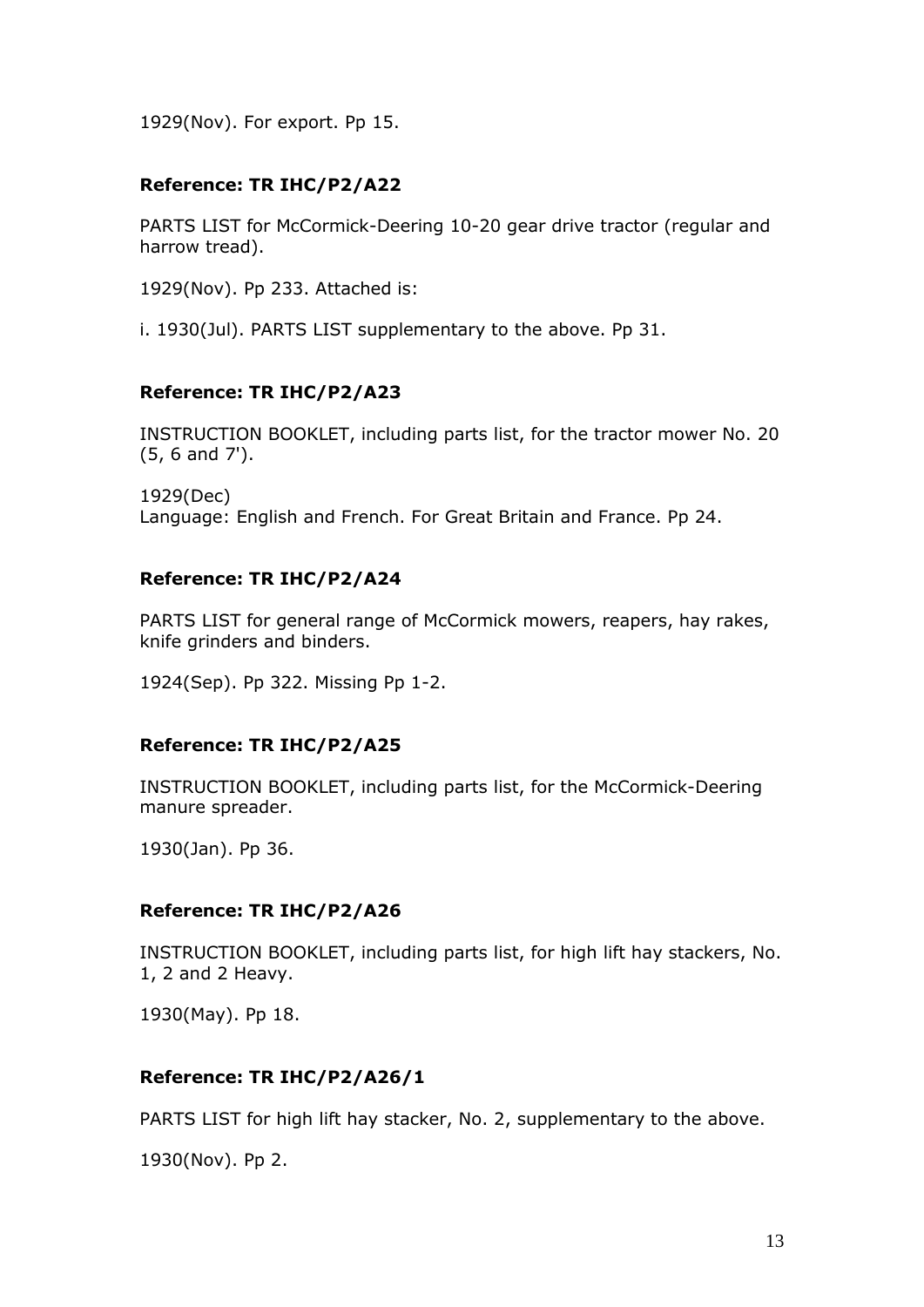### **Reference: TR IHC/P2/A27**

INSTRUCTION BOOKLET, including parts list, for the adjustable carrier windrow hay loader.

1930(Sep) Language: English and French. For Great Britain and France. Pp 32.

# **Reference: TR IHC/P2/A28**

INSTRUCTION BOOKLET, including parts list, for the Big 6 trailer mower (6 or 7' cut) for 10-20, 15-30 and Farmall tractors.

1931(Jan). For U.S.A. and export. Pp 20.

### **Reference: TR IHC/P2/A29**

INSTRUCTION BOOKLET, including parts list, for the tractor mower No. 20 (5, 6 and 7').

1932(May)

Extent and Form: Two copies Language: English and French

Scope and Content For Great Britain and France. Pp 28.

#### **Reference: TR IHC/P2/A30**

INSTRUCTION BOOKLET, including parts list, for the McCormick-Deering trailer mower No. 7 (5, 6 and 7' cut) for 10-20, 15-30 and Farmall tractors.

1933(Dec). For U.S.A. and export. Pp 25.

### **Reference: TR IHC/P2/A31**

LEAFLET giving distribution table for fertiliser distributor, 7', 8' and 9' distributing width.

Early 1930s. Foldout. For Norway.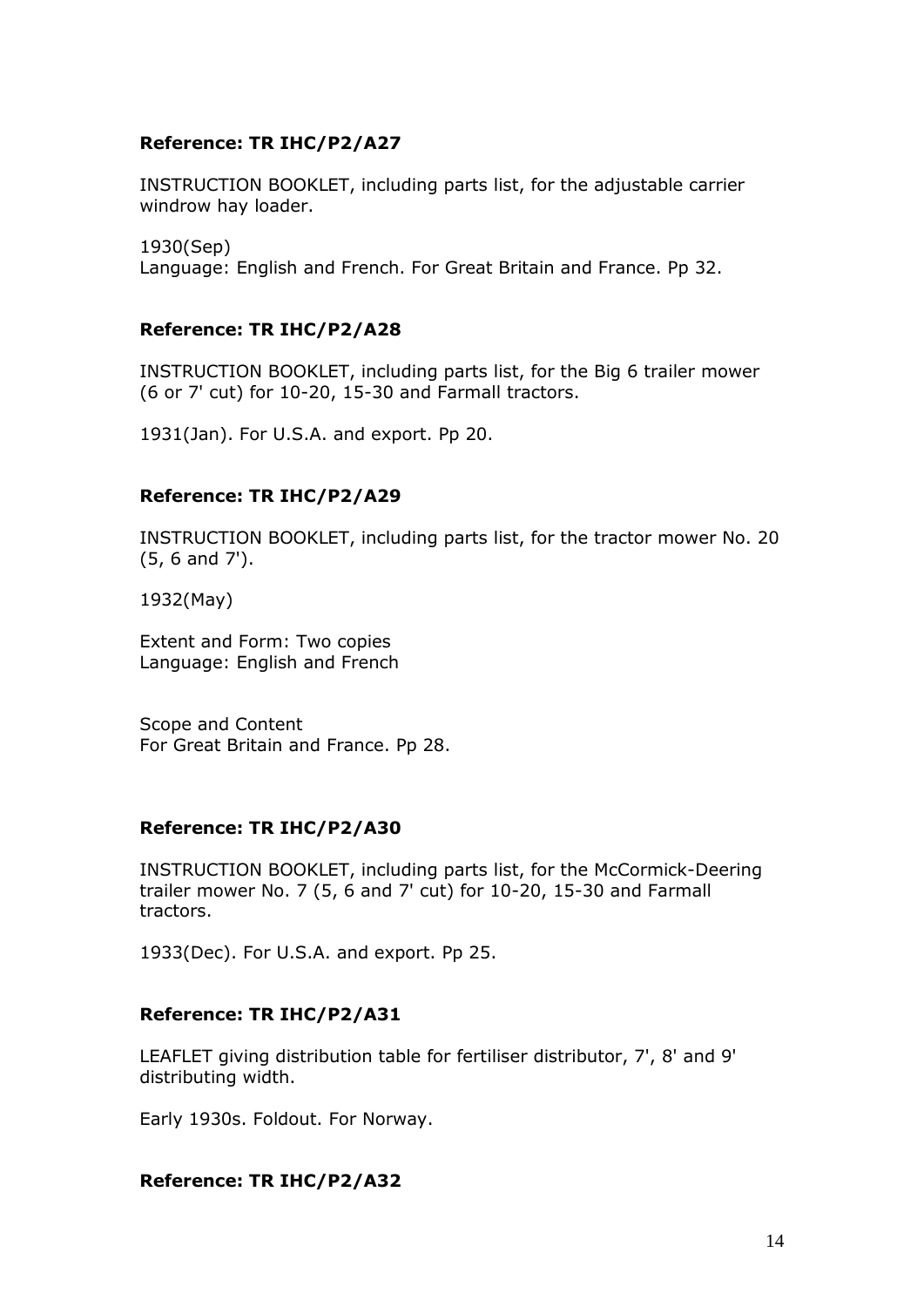INSTRUCTION BOOKLET, including parts list, for McCormick-Deering industrial tractor, model 20 (regular and narrow tread).

1934(Feb). For U.S.A., Canada and export. Pp 70.

## **Reference: TR IHC/P2/A32/1**

LUBRICATION CHART, including key, for the above.

1934(Feb)

### **Reference: TR IHC/P2/A33**

INSTRUCTION BOOKLET, including parts list, for the McCormick No. 6 tractor binder, right hand, 6, 7 and 8'.

1935(Feb). For Continental export. Pp 83.

### **Reference: TR IHC/P2/A34**

BOOKLET for McCormick-Deering Farmall tractors, sizes A, B, H and M.

1940. Pp 24.

### **Reference: TR IHC/P2/A35**

INSTRUCTION BOOKLET for engines.

1910. Pp 64.

#### **Reference: TR IHC/P2/A36**

CATALOGUE for pumps, engines and tractors, for use in irrigation.

c.1911. Pp 23.

### **Reference: TR IHC/P2/A37**

BOOKLET for the Titan kerosene-gasoline tractors, 20 and 25 h.p., single cylinder, 45 h.p. twin-cylinder.

c.1912. Pp 32.

#### **Reference: TR IHC/P2/A38**

ADVICE Blank specimen to agents concerning Milwaukee binders, reapers, mowers, hay rakes supplied, including shipping weights.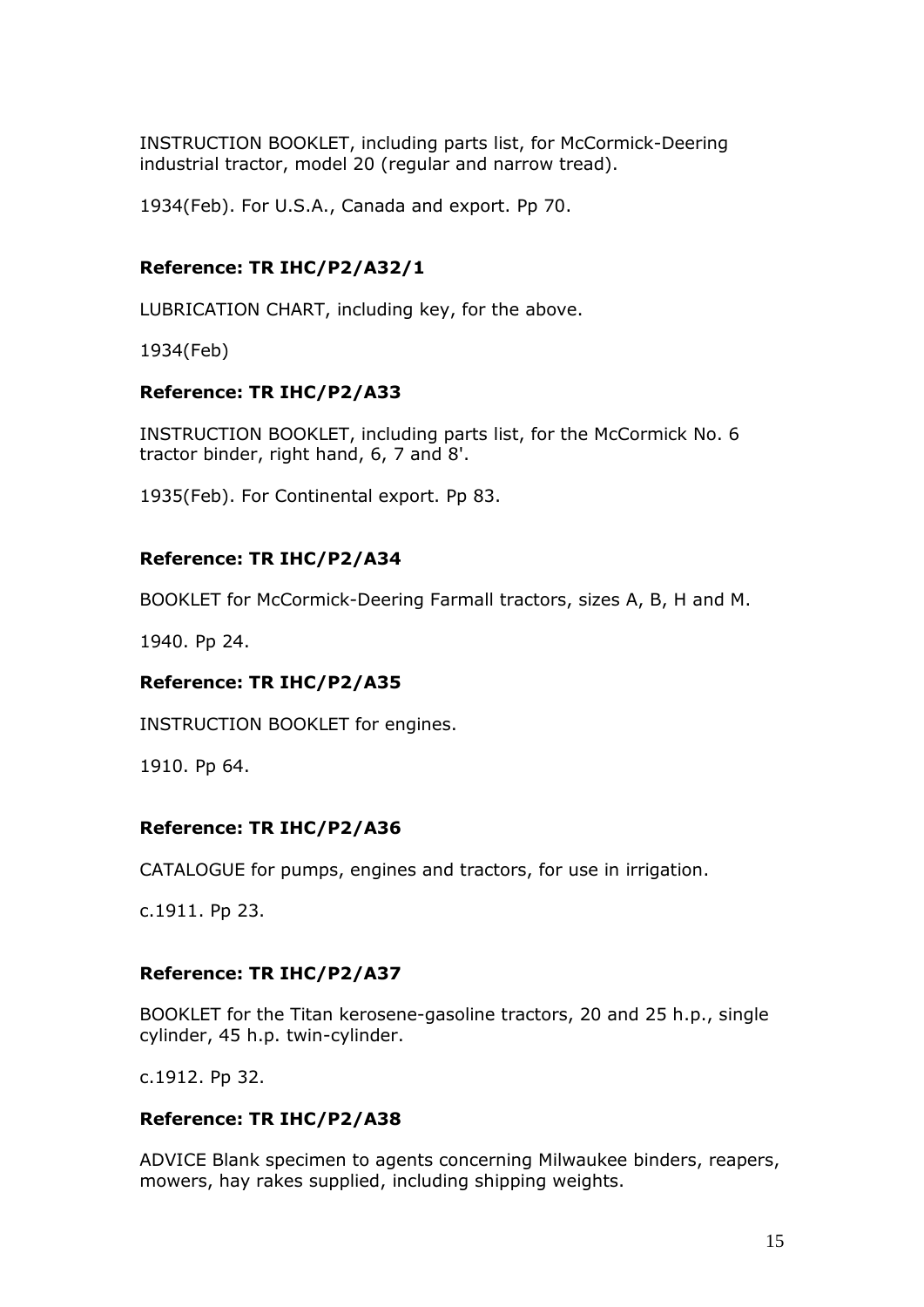Early 1910s. Pp 1.

# **Reference: TR IHC/P2/A39**

CATALOGUE for Deering harrows and cultivators.

1910s. Pp 20.

### **Reference: TR IHC/P2/A40**

CATALOGUE for McCormick harrows and cultivators.

1910s. Pp 20.

### **Reference: TR IHC/P2/A41**

CATALOGUE for Keystone disc and peg-tooth harrows.

1910s. Pp 12.

### **Reference: TR IHC/P2/A42**

LEAFLET for the New Southern disc harrow.

1910s. Pp 8.

### **Reference: TR IHC/P2/A43**

CATALOGUE for Champion binders, headers, reapers, mowers, hay rakes, tedders and stackers.

1910s. Pp 32.

### **Reference: TR IHC/P2/A44**

CATALOGUE for Champion binders, reapers, mowers, hay rakes and tedders.

1910s. For Great Britain. Pp 24.

### **Reference: TR IHC/P2/A45**

CATALOGUE for Deering header and header-binder

1910s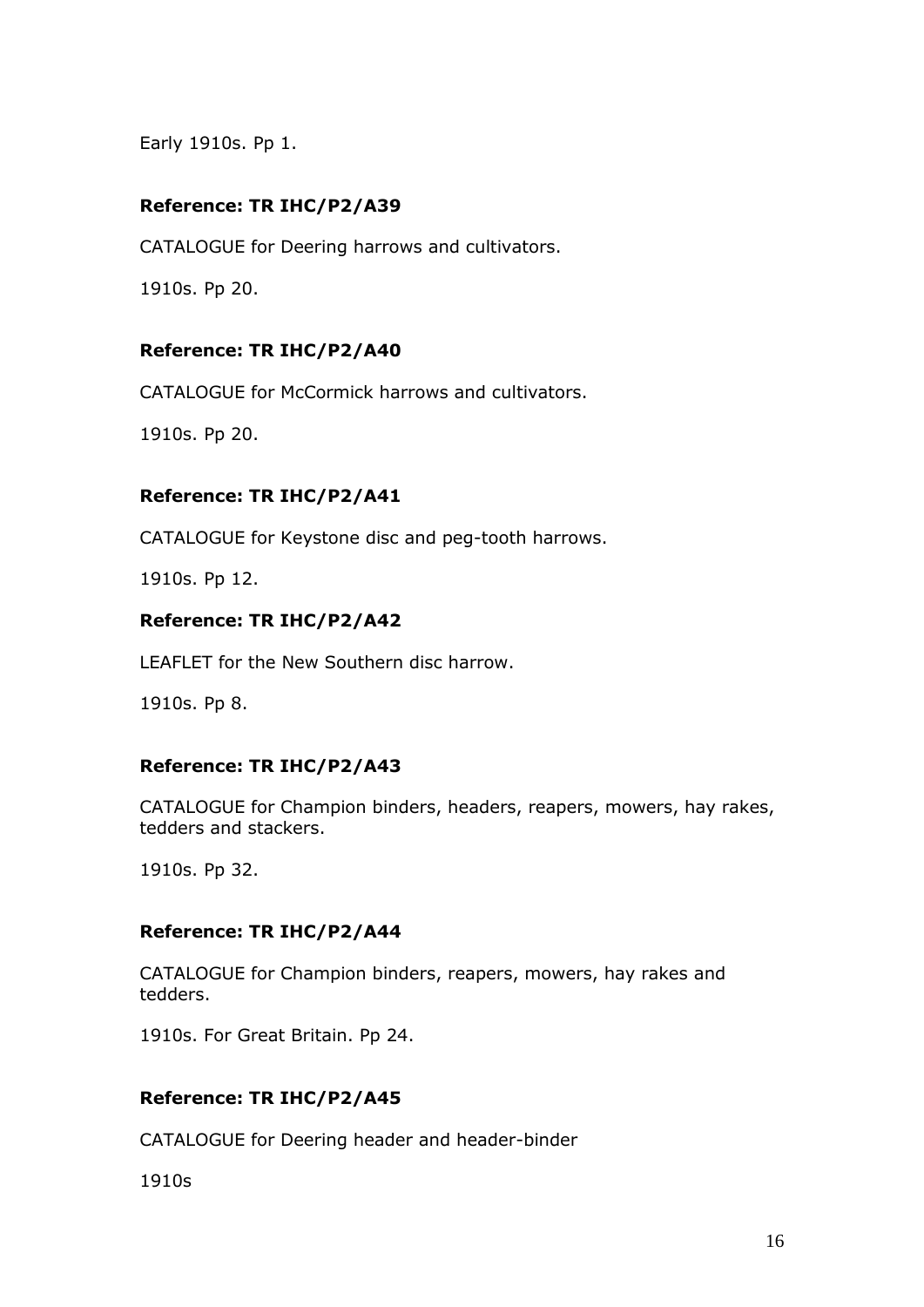Scope and Content

Knife grinder, hay tedder, sweep rakes, hay stacker, No. 3 corn picker, huskers and shredders, Ideal rakes and corn binder, New Ideal binders, reaper and mowers. Pp 32.

### **Reference: TR IHC/P2/A46**

CATALOGUE for Deering knife grinder

1910s

Scope and Content Hay tedder, peg-tooth and spring-tooth harrows, disc harrows, cultivator, seeder and drills, Ideal rake, New Ideal binder, reaper, mowers. For Great Britain. Pp 32.

#### **Reference: TR IHC/P2/A47**

CATALOGUE for McCormick binders

1910s

Scope and Content Headers, reaper, mowers, hay tedder, rakes, sweep rakes, hay stackers, corn binders, huskers and shredders, corn picker, knife and tool grinder. Pp 32.

#### **Reference: TR IHC/P2/A48**

CATALOGUE for McCormick binders

1910s

Scope and Content Reaper, mowers, knife and tool grinder, hay tedder, harrows, cultivators and seeders, drills. For Great Britain. Pp 32.

#### **Reference: TR IHC/P2/A49**

CATALOGUE for Milwaukee binders

1910s

Scope and Content Knife grinder, reaper, mowers, hay tedder, rakes, sweep rakes, hay stackers, corn binders. Pp 32.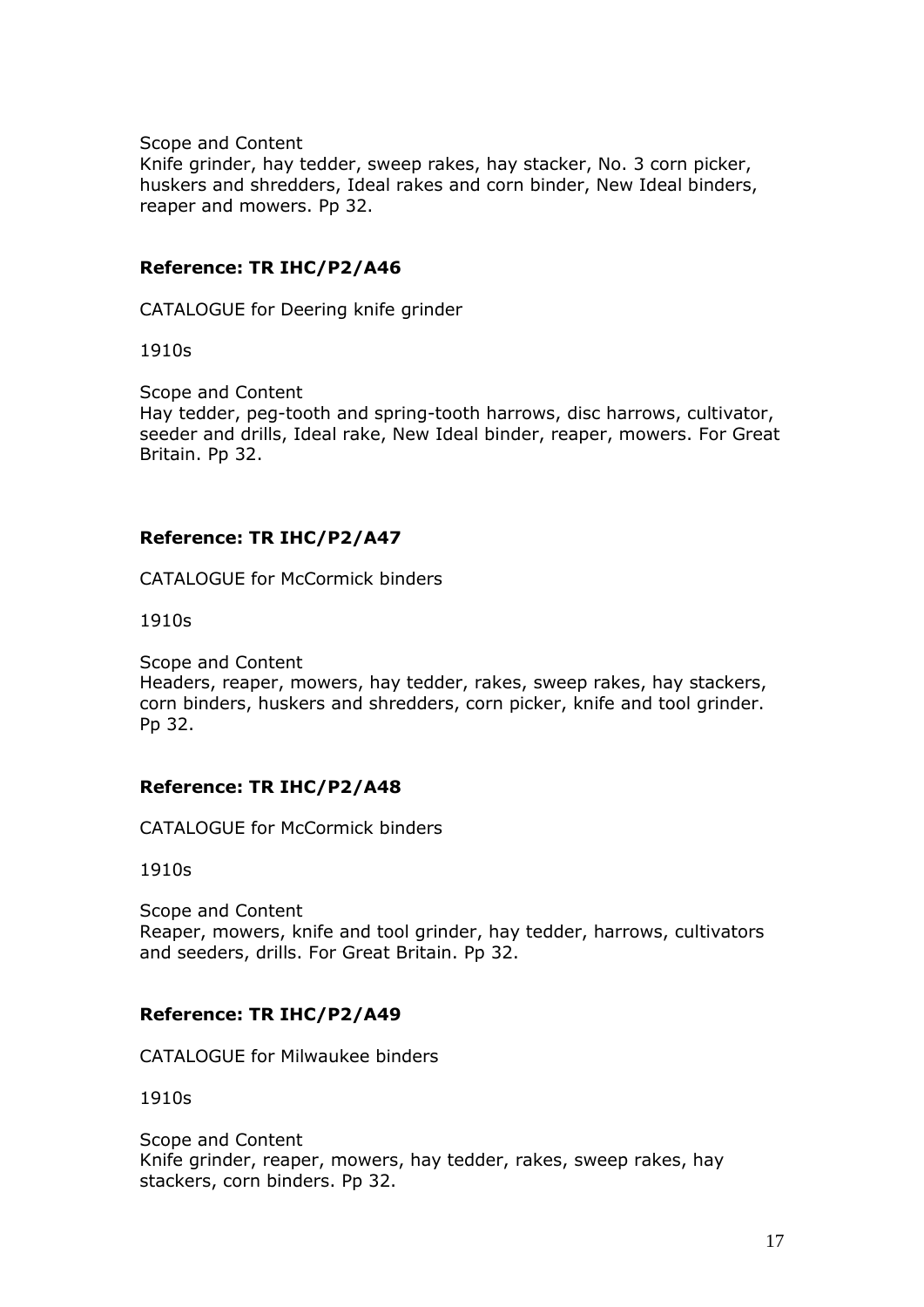## **Reference: TR IHC/P2/A50**

CATALOGUE for Milwaukee binders

1910s

Scope and Content Reaper, mowers, hay tedder, rakes. For export. Pp 24.

### **Reference: TR IHC/P2/A51**

CATALOGUE for Plano binders

1910s

Scope and Content Reapers, headers and header binders, mowers, hay tedder, rakes, huskers and shredders, and sweep rakes and hay stackers. Pp 32.

### **Reference: TR IHC/P2/A52**

CATALOGUE for Osborne binders

1910s

Scope and Content Reaper, mowers, hay tedder, hay rakes, corn binder, harrows and cultivators. Pp 48.

#### **Reference: TR IHC/P2/A53**

CATALOGUE for Osborne binders, reaper, mowers, tedder, hay rake, harrows, cultivators.

1910s. For export. Pp 32.

#### **Reference: TR IHC/P2/A54**

CATALOGUE for Plano binder, reapers, mowers, hay tedder, rake.

1910s. For export. Pp 24.

### **Reference: TR IHC/P2/A55**

CATALOGUE for gas and gasoline engines

1910s.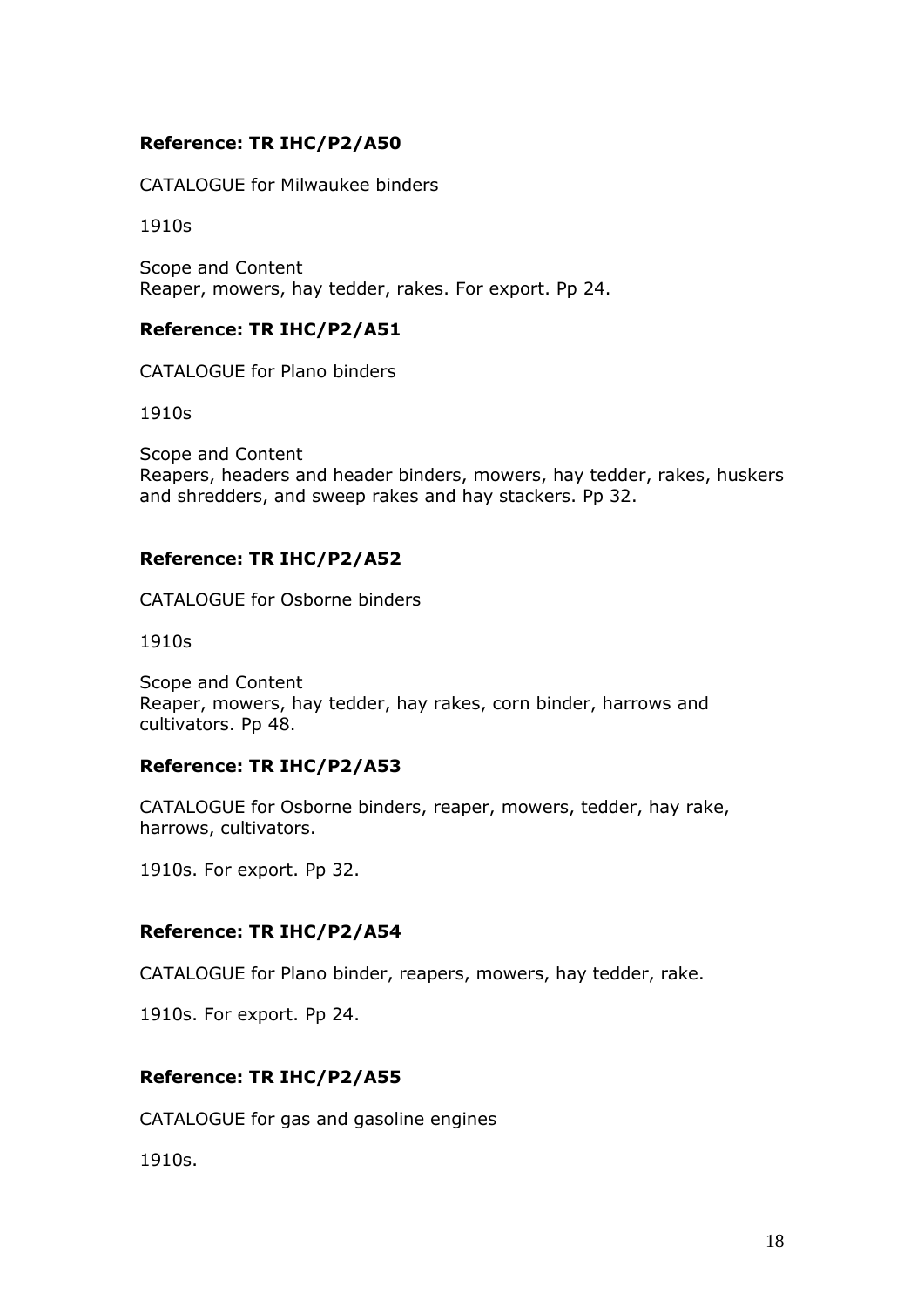Scope and Content

Vertical or horizontal types, stationary, skidded or portable, sizes 1-50 h.p. and for gasoline and kerosene tractors (12 to 45 h.p.) and sawing, spraying and pumping outfits. Pp 60.

## **Reference: TR IHC/P2/A56**

BOOKLET for Bluebell cream harvesters.

1910s. Nos. 1-4. Pp 36.

## **Reference: TR IHC/P2/A57**

BOOKLET for Dairymaid cream harvesters, Nos. 1-4.

1910s. Pp 32.

### **Reference: TR IHC/P2/A58**

BOOKLET for Corn King manure spreaders.

1910s. Nos 1-4. Pp 24.

### **Reference: TR IHC/P2/A59**

BOOKLET for Cloverleaf manure spreaders.

1910s. Nos. 1-4. Pp 24.

### **Reference: TR IHC/P2/A60**

BOOKLET for Kemp 20th Century manure spreaders.

1910s. Nos. 1-4. Pp 24.

### **Reference: TR IHC/P2/A61**

CATALOGUE for type B and C feed grinders.

1910s. Pp 16.

### **Reference: TR IHC/P2/A62**

CATALOGUE for water-cooled, hopper-cooled and air-cooled spraying outfits.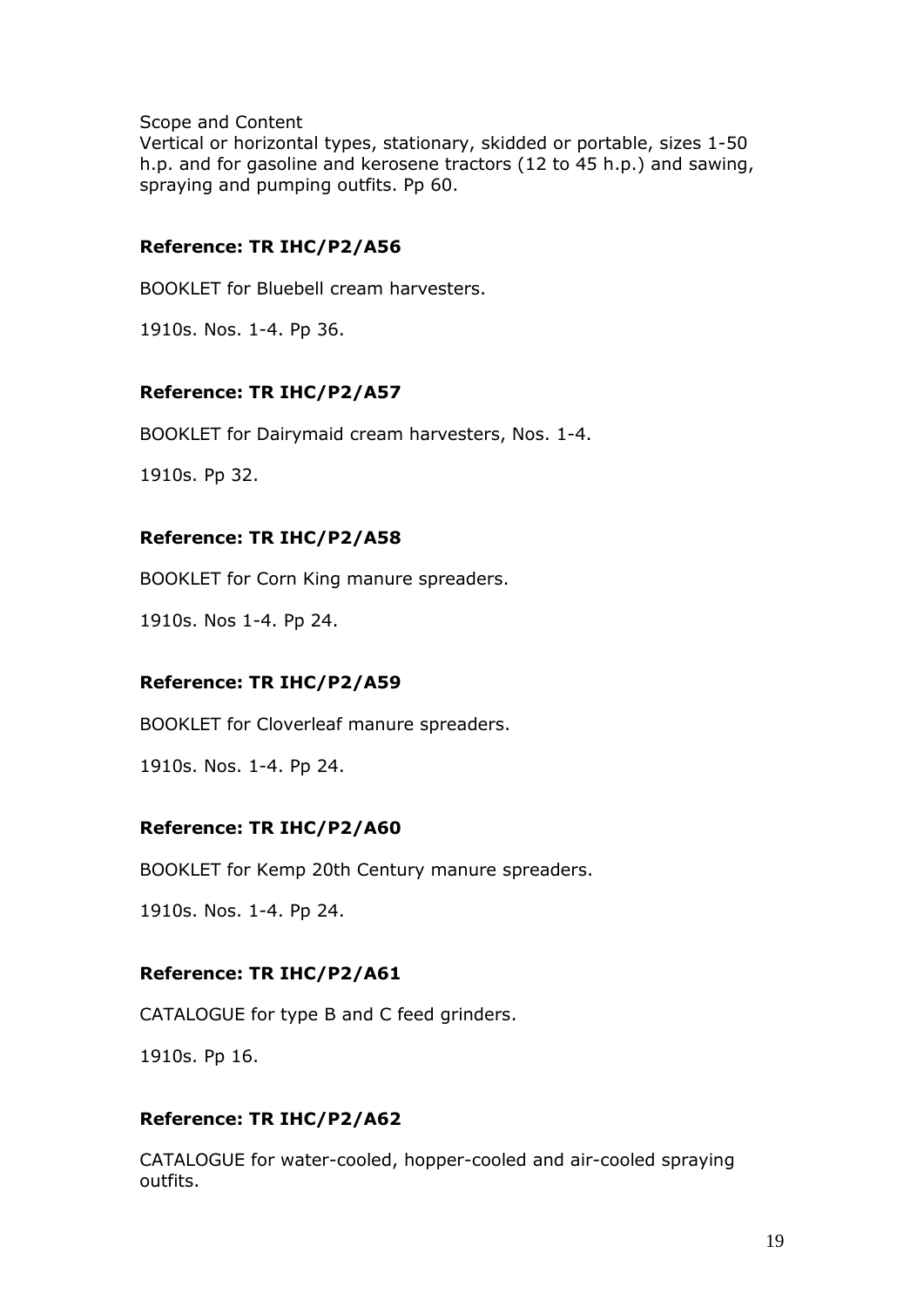1910s. Pp 16.

### **Reference: TR IHC/P2/A63**

BOOKLET for Lily cream separators.

1910s. Nos 1-4. Pp 28.

### **Reference: TR IHC/P2/A64**

BOOKLET for Mogul gasoline tractors.

1910s.

Scope and Content 20-25 h.p. kerosene-gasoline single cylinder and 45 h.p. gasoline two cylinder oppossed. Pp 23.

### **Reference: TR IHC/P2/A65**

LEAFLET for the Keystone windrow hay loader.

1910s. Pp 4.

### **Reference: TR IHC/P2/A66**

LEAFLET for the New Keystone swath and windrow hay loader.

1910s. Pp 4.

### **Reference: TR IHC/P2/A67**

LEAFLET for the Keystone side delivery rake.

1910s. Pp 4.

### **Reference: TR IHC/P2/A68**

CATALOGUE for two-speed gasoline tractors, types A and B.

1910s. Pp 24.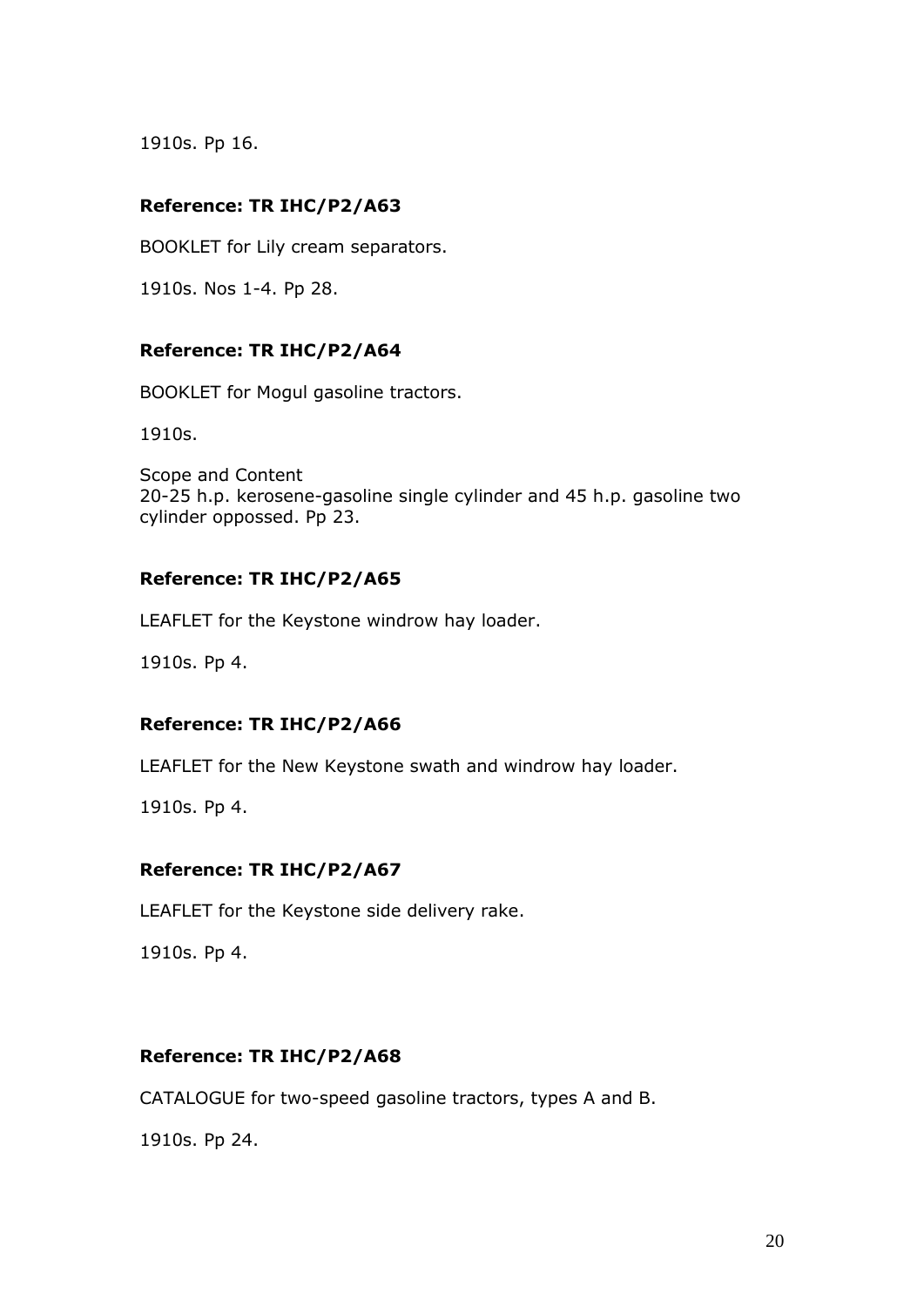## **Reference: TR IHC/P2/A69**

LEAFLET for Keystone gearless hay loader.

1910s. Pp 4.

## **Reference: TR IHC/P2/A70**

BOOKLET for New Racine threshers.

1910s. Pp 32.

# **Reference: TR IHC/P2/A71**

LEAFLET for Keystone floating cylinder swath and windrow hay loader.

1910s. Pp 4.

## **Reference: TR IHC/P2/A72**

BOOKLET for the Mogul Junior 25 h.p. kerosene tractor.

1910s. Pp 12.

### **Reference: TR IHC/P2/A73**

BOOKLET for corn planters Nos 1, 2 and 3.

1910s. Pp 20.

# **Reference: TR IHC/P2/A74**

LEAFLET for the McCormick corn picker.

1910s. Pp 4.

### **Reference: TR IHC/P2/A75**

LEAFLET for the Deering six-roll husker and shredder.

1910s. Pp 8.

### **Reference: TR IHC/P2/A76**

LEAFLET for Deering No. 2 corn picker.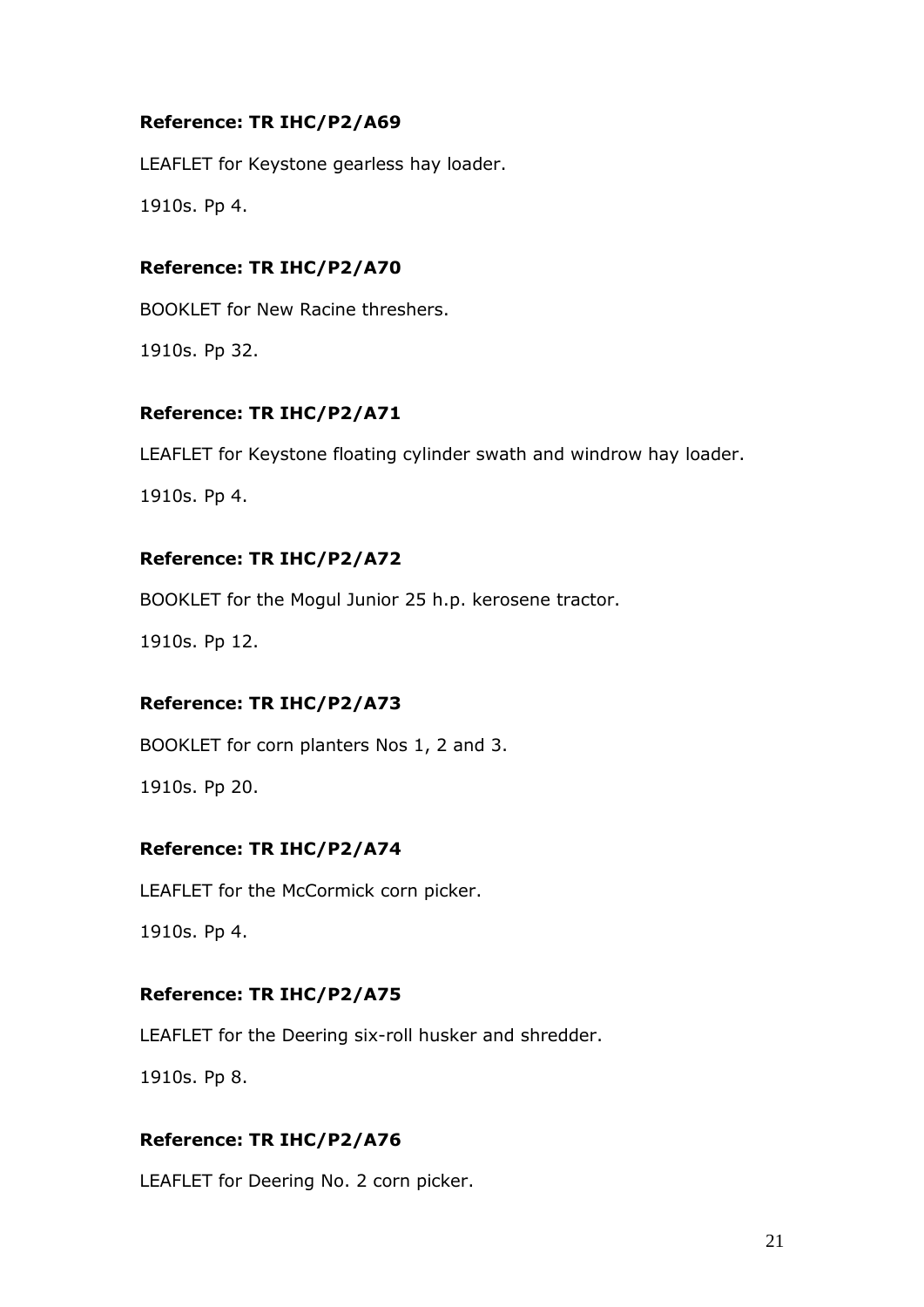1910s. Pp 4.

# **Reference: TR IHC/P2/A77**

LEAFLET for Deering corn picker, No. 3. 1910s. Pp 4.

## **Reference: TR IHC/P2/A78**

LEAFLET for McCormick Little Giant corn husker and shredder.

1910s. Pp 4.

### **Reference: TR IHC/P2/A79**

LEAFLET for McCormick Little Giant huskers and shredders.

1910s. Pp 6.

### **Reference: TR IHC/P2/A80**

LEAFLET for Newlow manure spreader.

1910s. Pp 8.

### **Reference: TR IHC/P2/A81**

CATALOGUE for hopper-cooled gas and gasoline engines and sawing and spraying outfits.

1910s. Pp 20.

# **Reference: TR IHC/P2/A82**

CATALOGUE for McCormick-Deering grain drills

1931.

Scope and Content Broadcast seeders, press, disc, alfalfa and grass seed, drills, lime sowers and spreaders, No. 5 endgate seeder and fertiliser distributors. Pp 31.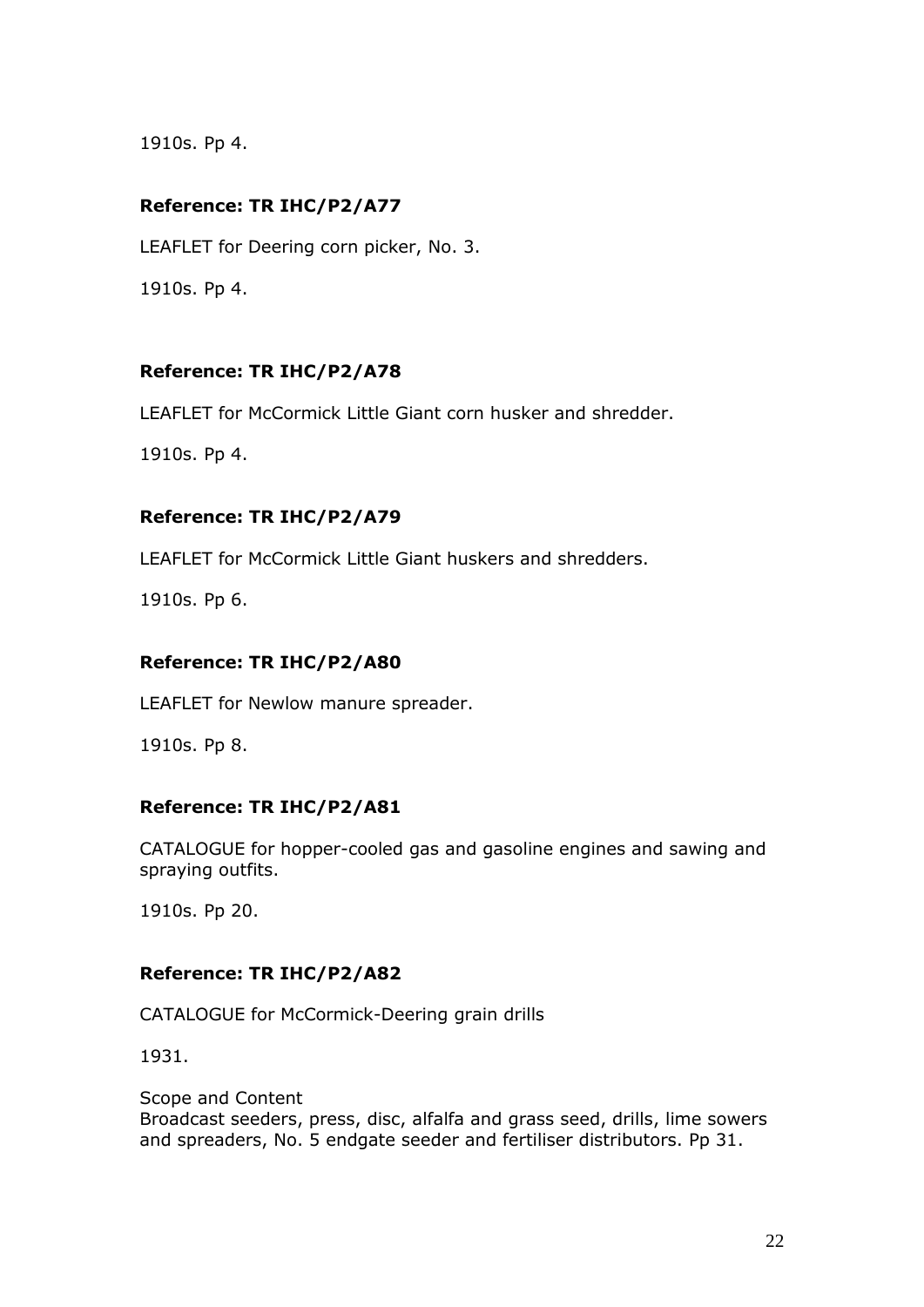## **Reference: TR IHC/P2/A83**

CATALOGUE for McCormick-Deering Farmall tractors

1937

Scope and Content

Blows, tillage tools, 2-row middle buster, cotton, corn, drill and looseground planters, Lister-planters, grain drills, potato planters, cultivators, mowers, rakes, binders, harvester-threshers, corn pickers, ensilage cutters, potato diggers, wagons, and dusters. Pp 47.

### **Reference: TR IHC/P2/A84**

INSTRUCTION BOOKLET, including parts list, for the P & O Little Genius tractor plow, No. 8 (2, 3 and 4 furrow, 10, 12 or 14'47" bottoms).

1928(Feb). Language: English and French

Scope and Content For France, N. Africa etc. Pp 66.

## **Reference: TR IHC/P2/A85**

INSTRUCTION BOOKLET, including parts list, for the Deering New Ideal

1929(Dec)

Scope and Content New Ideal No.1 and New Ideal Giant plain lift mowers (type BE), with or without No. 7 reaping attachment. For Great Britain. Pp 24.

### **Reference: TR IHC/P2/A86**

INSTRUCTION BOOKLET, including parts list, for the McCormick enclosed gear grain binder

1938(Jan)

Scope and Content No. 3E (left hand, 5, 6 and 7' low bar; 8' Z bar). For Great Britain. Pp 99.

### **Reference: TR IHC/P2/A87**

INSTRUCTION BOOKLET, including parts list, for the Deering New Ideal enclosed gear grain binder, No. 3E (left hand, 5, 6 and 7' low bar; 8' Z bar).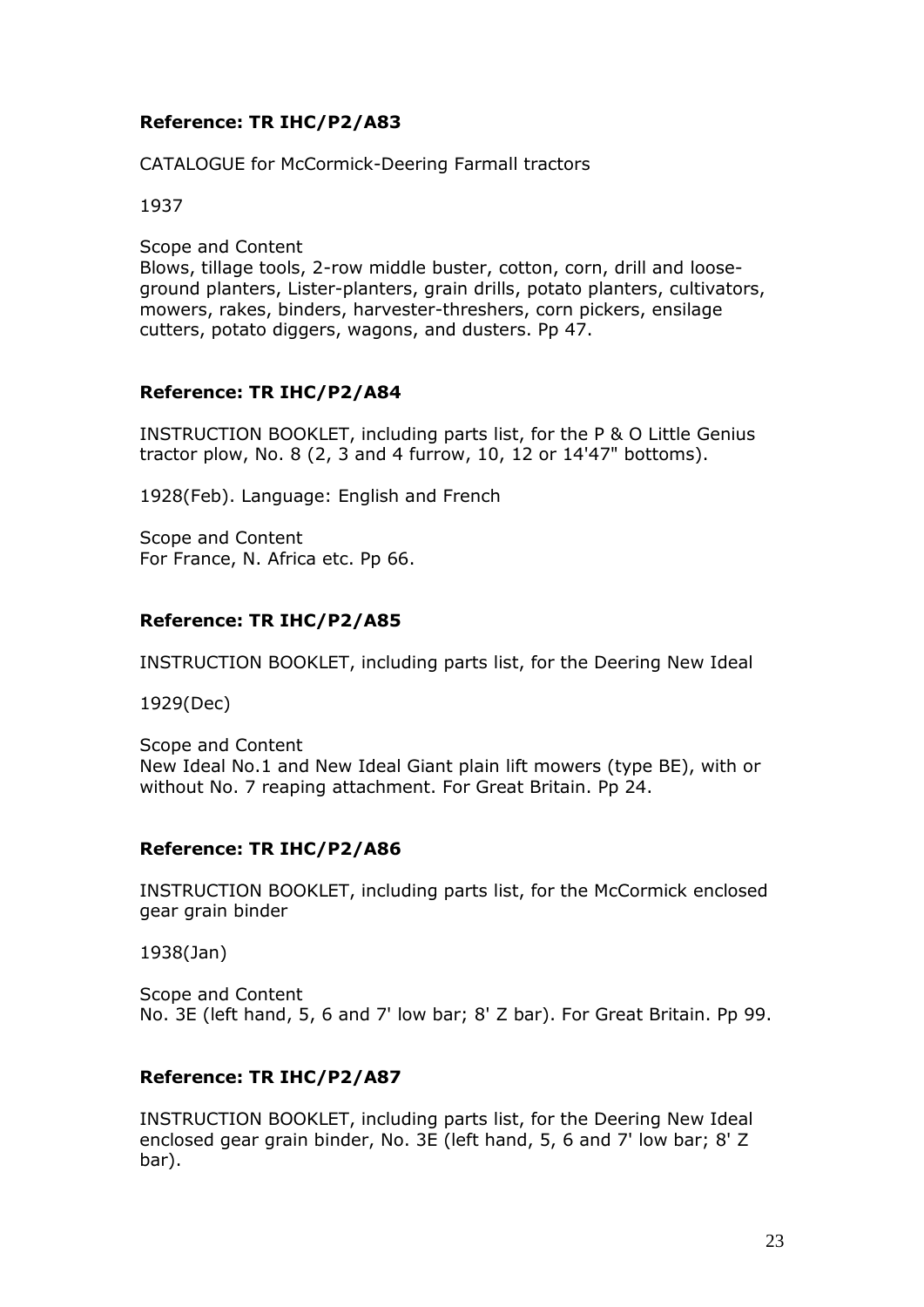1938(Jan)

Scope and Content For Great Britain. Pp 100.

### **Reference: TR IHC/P2/A88**

INSTRUCTION BOOKLET, including parts list

1941(Jan)

Scope and Content For the McCormick-Deering adjustable beam tractor plow No. 83 (2, 3 and 4 furrow - adjustable to 9, 10, 11 and 12" width of furrows), and the pick up type plow No. 83 (2 furrow). For E. Canada and export. Pp 60.

### **Reference: TR IHC/P2/A88/1**

LIST of ploughshares and fittings.

1941. Pp 1.

#### **Reference: TR IHC/P2/A89**

INSTRUCTION BOOKLET, including parts list, for double run feed grain drills

1941(Feb). Language: English and Spanish

Scope and Content (Plain and fertiliser), 11, 13, 15, 17 and 19 markers, 7" spacing. Disc and hoe, with disc gear grain drive and chain fertiliser drive. For Great Britain, S. Africa and S. America. Pp 85.

### **Reference: TR IHC/P2/A90**

INSTRUCTION BOOKLET, including parts list, for the McCormick new left hand open floating elevator binder (low bar).

1911(Mar) Pp 18.

### **Reference: TR IHC/P2/A91**

CATALOGUE for McCormick binder, Daisy reaper, mowers, hay tedder, rake, windrow hay loader, harrows, cultivator, drills.

1920(Nov). Pp 32.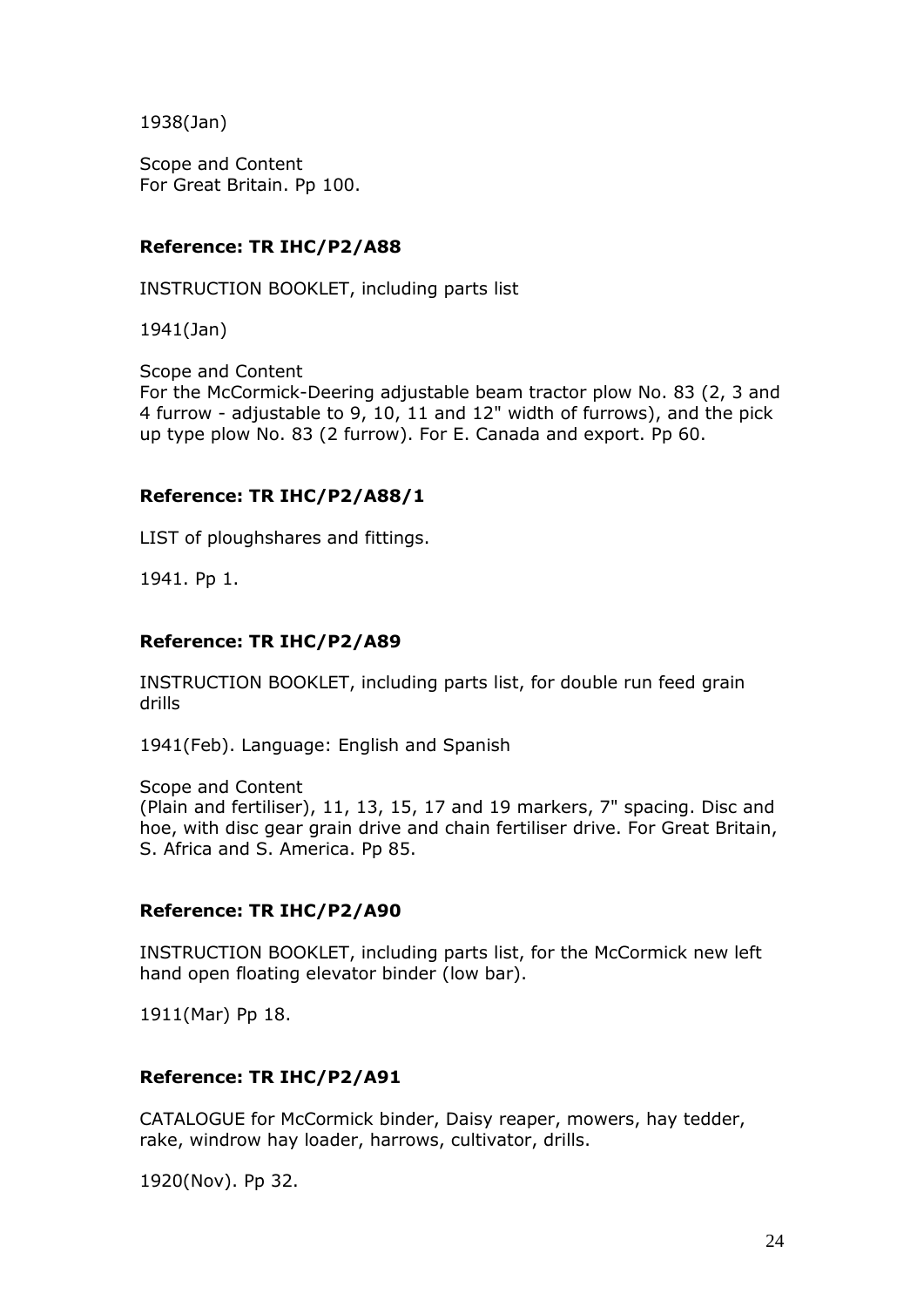# **Reference: TR IHC/P2/A92X**

LEAFLET for Titan oil tractors and tractor ploughs.

c.1920. Pp. Erratic.

# **Reference: TR IHC/P2/A93**

LEAFLET for the McCormick rotary potato digger.

1920s. Pp 4.

## **Reference: TR IHC/P2/A94**

INSTRUCTION BOOKLET, including parts list, for the Junior paraffin tractor.

1920s. Pp 72.

# **Reference: TR IHC/P2/A95**

LEAFLET for cultivators, harrows, seed drills, beet puller and cultivator.

1920s. Pp 8.

# **Reference: TR IHC/P2/A96**

CATALOGUE for Deering hay tedder

1920s

Scope and Content Rakes, windrow hay loader, harrows, cultivators, fertiliser distributors, drills, beet cultivators and lifters, ensilage cutters, New Ideal grain binders, tractor binder, mowers, Ideal reaper, knife grinder. Pp 32.

# **Reference: TR IHC/P2/A97**

LEAFLET, including testimonials, for Deering, power drive tractor mower.

1930. Pp 1.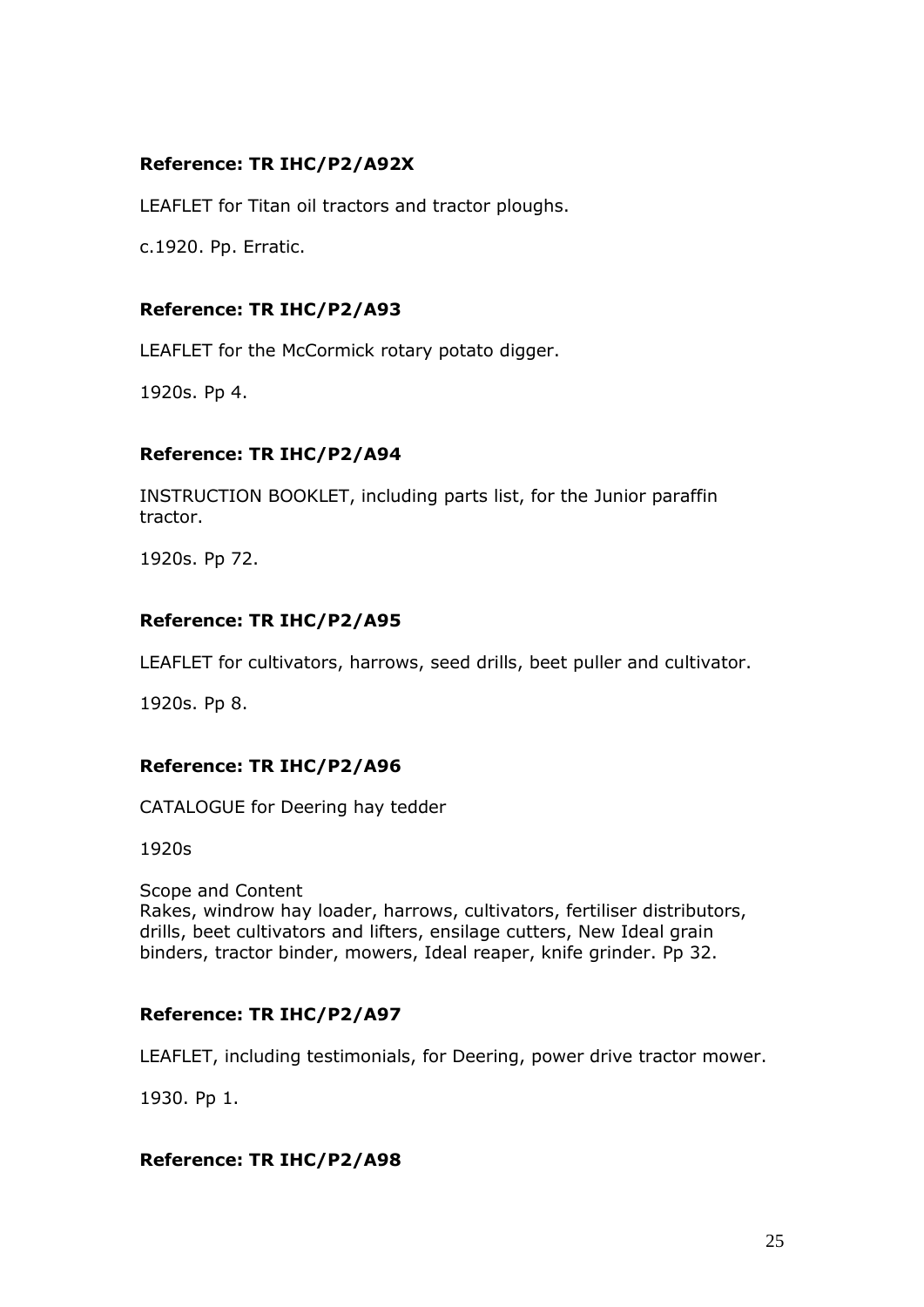LEAFLET, including testimonials, for McCormick power drive tractor mower.

1930. Pp 1.

### **Reference: TR IHC/P2/A99**

CATALOGUE for gear drive farm tractors, 10/20 h.p. and 15/30 h.p. and for self-lift tractor plough.

c.1930. Pp 12.

### **Reference: TR IHC/P2/A100**

LEAFLET for Deering 6T tractor binder.

c.1940. Pp 8. Agent: H. Plowright & Sons, Swaffham, Norfolk.

### **Reference: TR IHC/P2/A101**

PARTS PRICE LIST for general line machines.

1943(May). Pp 138.

### **Reference: TR IHC/P2/A102**

PARTS LIST for mowers

c.1944

Scope and Content Farmall 112, No. 16A, No. 12 and No. 10; tractor No. 20, 25 and 30; No. 7 and No. 8T trailer, H.T. trailer, 8B, 7B, H2, G2, No. 6 and New 4, New Ideal and Ideal. Pp 11.

### **Reference: TR IHC/P2/A103**

PARTS LIST for Deering Ideal

c.1944

Scope and Content New Ideal, No. 3 and type ED, 5T and 7T, and McCormick open-elevator, Improved No. 3 and type E, 5T, 6T and 7T binders. Pp 29.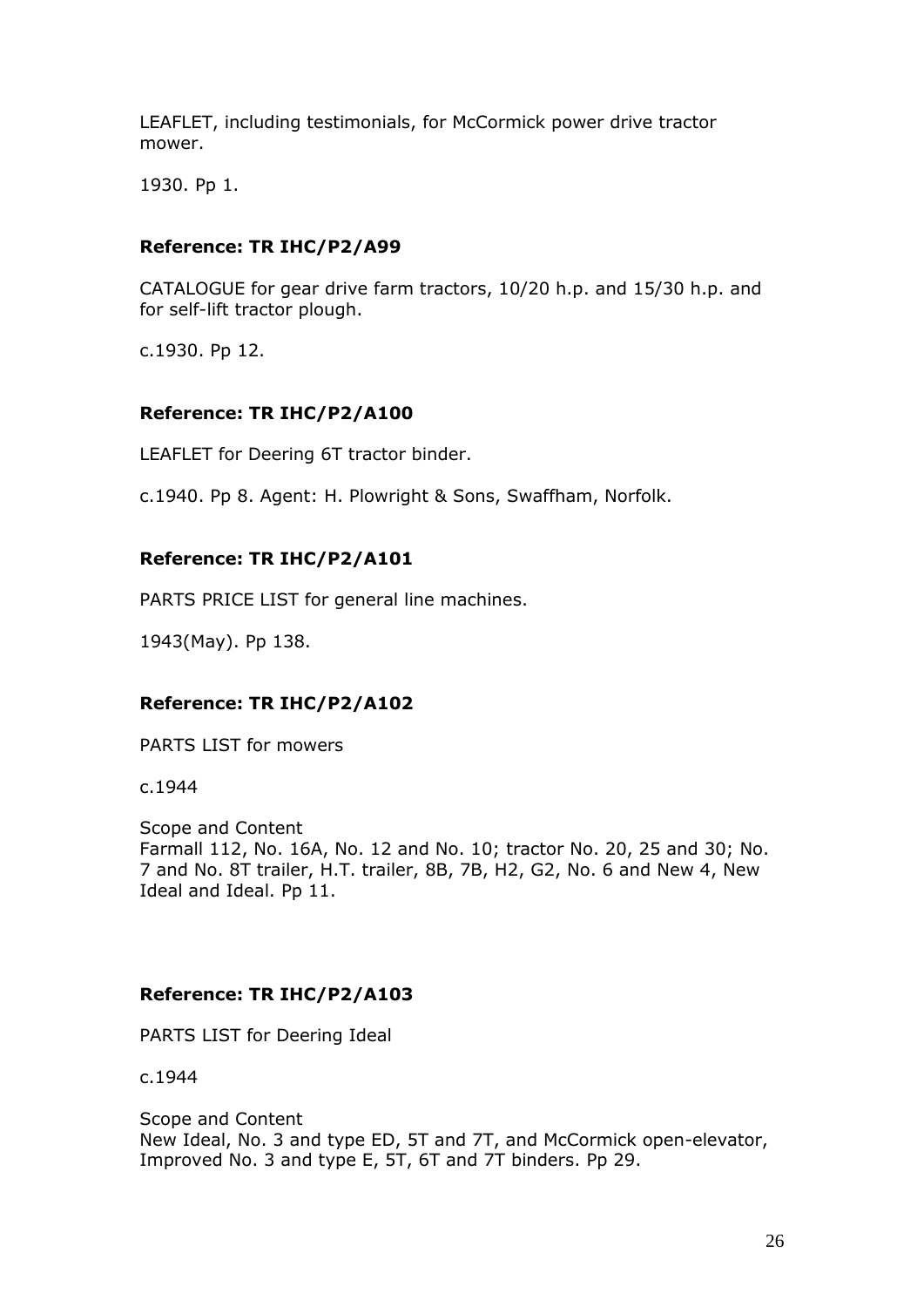# **Reference: TR IHC/P2/A103/1**

TECHNICAL LEAFLETS for rollers and canvasses for binders.

1940s.

# **Reference: TR IHC/P2/A104**

PARTS PRICE LIST for engines and tractors.

1945(Feb). Pp 142.

## **Reference: TR IHC/P2/A104/1**

PARTS PRICE LIST supplementary to the above.

1945(Feb). Pp 2.

## **Reference: TR IHC/P2/A105**

PARTS PRICE LIST, supplementary to principal parts price list, for tractors, dated 1945(1 Feb).

1946(Sep). Pp 13.

# **Reference: TR IHC/P2/A106**

LEAFLET for No. 45 baler.

Late 1940s. Pp Incomplete.

### **Reference: TR IHC/P2/A107**

INSTRUCTION BOOKLET, including parts list, for McCormick International B-45 pick up baler.

1959(Oct). Pp 92.

# **Reference: TR IHC/P2/A108**

LEAFLET for model T-20 Tractractor.

1950s. Pp 4.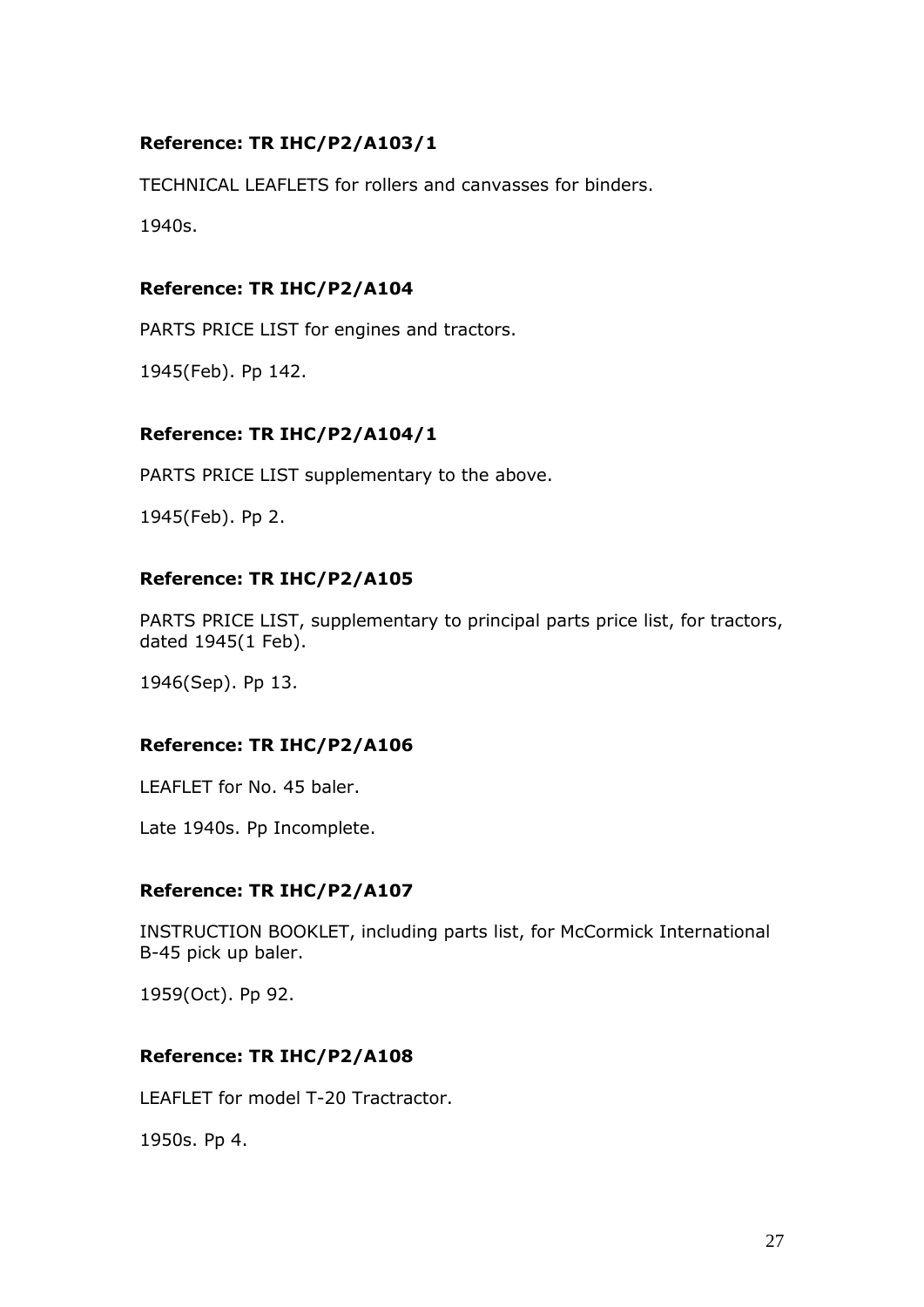## **Reference: TR IHC/P2/A109**

LEAFLET for McCormick International mounted ploughs, B1-34, 3 furrow, category 2 - heavy duty.

1960s. Pp 2.

### **Reference: TR IHC/P2/A110**

LEAFLET for B-250 and B-275 tractors.

1960s. Foldout.

### **Reference: TR IHC/P2/A111**

LEAFLET for McCormick International SD combined grain and fertiliser drills.

1960s. Pp 4.

## **Reference: TR IHC/P2/A112**

LEAFLET for McCormick International B-45, Mark 2 pick up baler.

1960s. Pp 8.

### **Reference: TR IHC/P2/A113**

LEAFLET for McCormick International mounted ploughs, B1-41, four furrow, category 1, light duty.

1960s. Pp 2.

### **Reference: TR IHC/P2/A114**

LEAFLET for McCormick International B-12 and B-13 category one universal 3-point mounted ploughs.

1960s. Pp 4.

## **Reference: TR IHC/P2/A115**

LEAFLET for stand for the McCormick International B-901 front end loader.

1960s. Pp 2.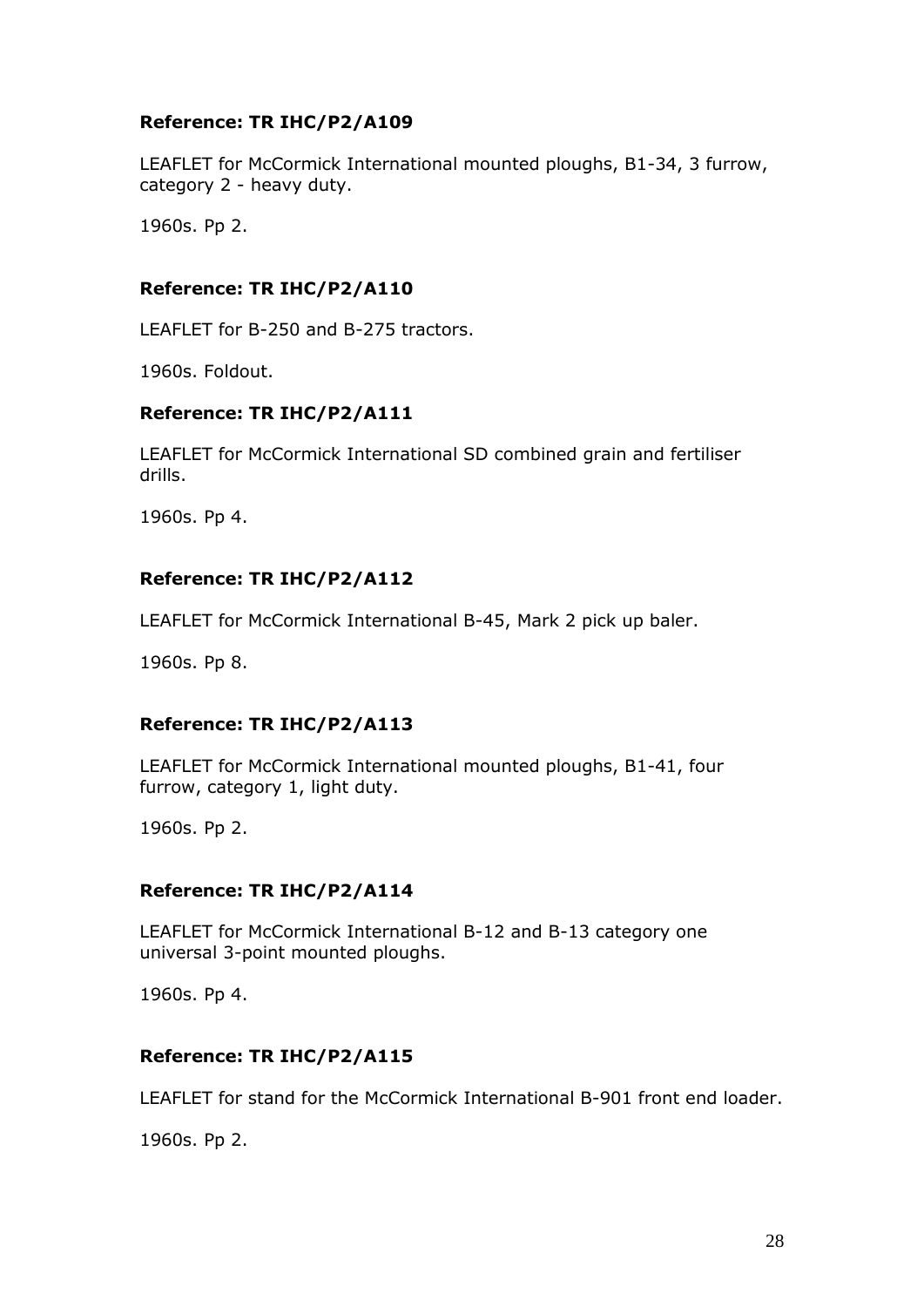## **Reference: TR IHC/P2/A116**

LEAFLET for McCormick International B-930 mounted tool bar.

1960s. Pp 4.

### **Reference: TR IHC/P2/A117**

LEAFLET for McCormick International mounted ploughs, B1-51, five furrow, category 2, 10"

1960s. Pp 2.

### **Reference: TR IHC/P2/A118**

LEAFLET for International BTD-6 diesel crawler tractor.

1960s. Pp 2.

### **Reference: TR IHC/P2/A119**

BOOKLET for McCormick International B-46 pick up baler.

1960s. Pp 12.

### **Reference: TR IHC/P2/A120**

LEAFLET for McCormick International 5-5-A fertiliser distributor.

1960s. Pp 4.

### **Reference: TR IHC/P2/A121**

BOOKLET for the McCormick International B-450 diesel tractor.

960s. Pp 12.

### **Reference: TR IHC/P2/A122**

LEAFLET for P.T.O. for the McCormick International B-275.

1960s. Pp 2.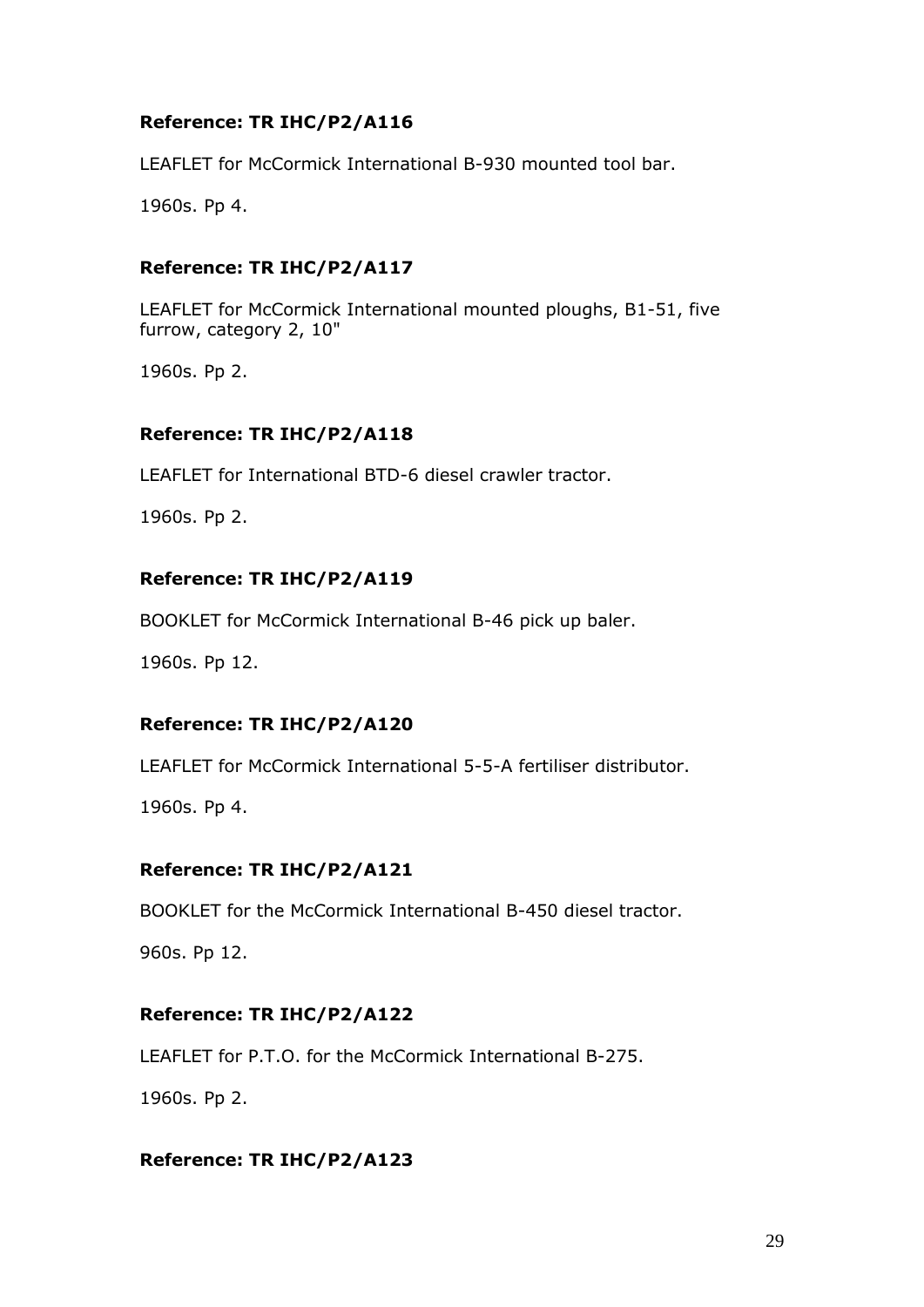LEAFLET for the McCormick International B-450 diesel tractor.

1960s. Physical characteristics: Foldout.

# **Reference: TR IHC/P2/A124**

BOOKLET for the McCormick International B-275 diesel tractor.

1960s. Pp 12.

# **Reference: TR IHC/P2/A125**

LEAFLET for the McCormick International B-275 diesel tractor.

1960s. Physical characteristics: Foldout.

# **Reference: TR IHC/P2/A126**

LEAFLET for the McCormick International B-23 3-point mounted mower.

1960s. Pp 4.

# **Reference: TR IHC/P2/A127**

LEAFLET for silage side attachment for McCormick International B-910 and B911 3-ton tipping trailers.

1960s. Pp 2.

### **Reference: TR IHC/P2/A128**

LEAFLET for the McCormick International B-200 manure spreader.

1960s. Pp 4.

# **Reference: TR IHC/P2/A129**

LEAFLET for McCormick International B1-32 and B1-42 category two, universal 3-point mounted ploughs.

1960s. Pp 4.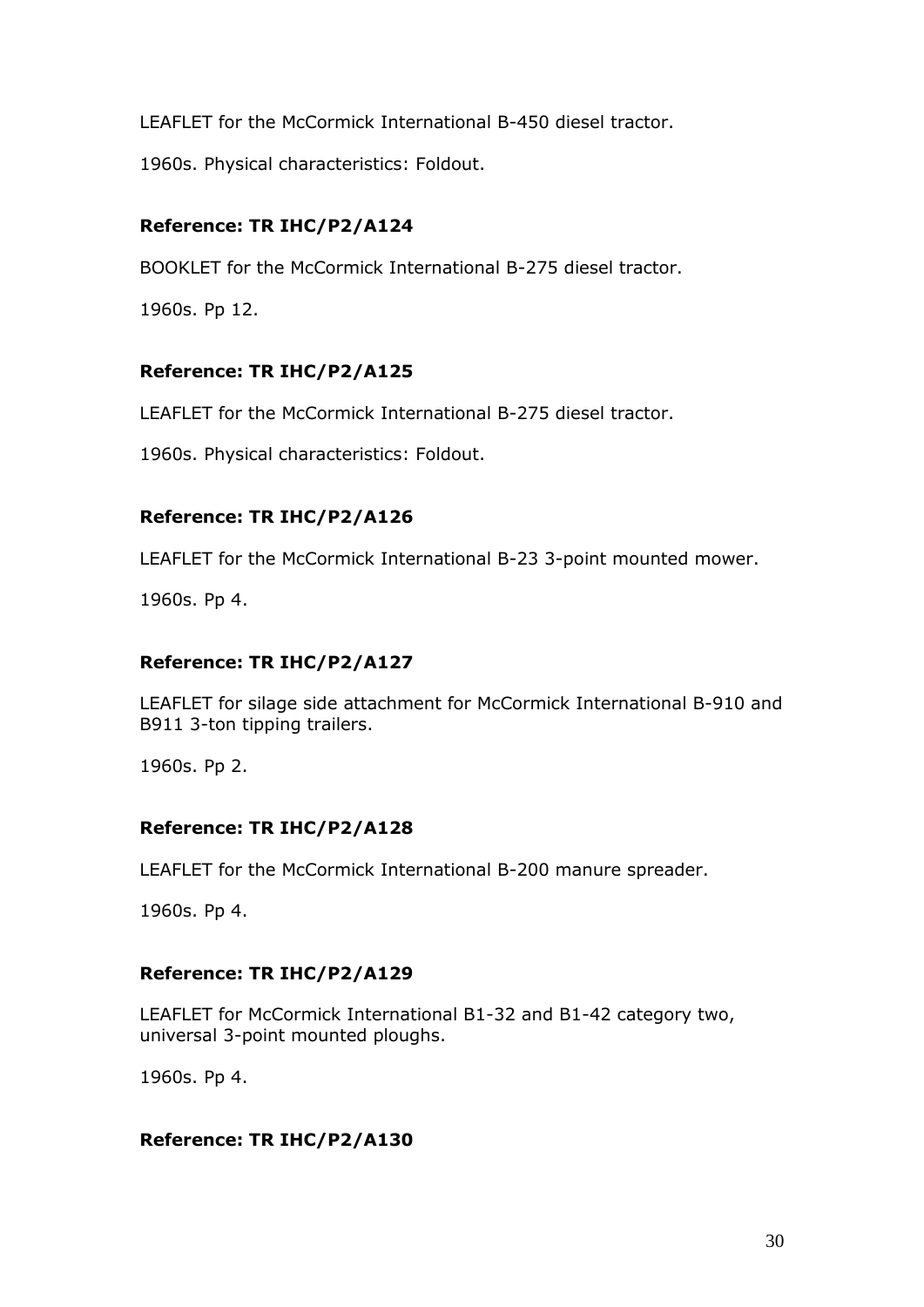LEAFLET for the McCormick International Farmall B450 row crop version, diesel tractor.

1960s. Pp 8.

### **Reference: TR IHC/P2/A131**

LEAFLET for the McCormick International Hvard category 1 or 2, B1-22 2 furrow reversible plough.

1960s. Pp 4.

### **Reference: TR IHC/P2/A132**

LEAFLET for McCormick International disc harrows, B920 (mounted) and B-9A (trailing).

1960s. Pp 4.

### **Reference: TR IHC/P2/A133**

CATALOGUE for McCormick International-Hvard B1-22 mounted plough

1960s. Also for McCormick International B-12, B-13, B1-32, B1-34, B1- 41, B1-42 and B1-51 mounted ploughs. Pp 10.

### **Reference: TR IHC/P2/A134**

LEAFLET for McCormick International B-250 diesel tractor.

1960s. Pp 8.

### **Reference: TR IHC/P2/A135**

LEAFLET for McCormick International B-55 pick up balers.

1960s. Pp 8.

### **Reference: TR IHC/P2/A136**

LEAFLET for the McCormick International B-901 front-end loader.

1960s. Pp 4.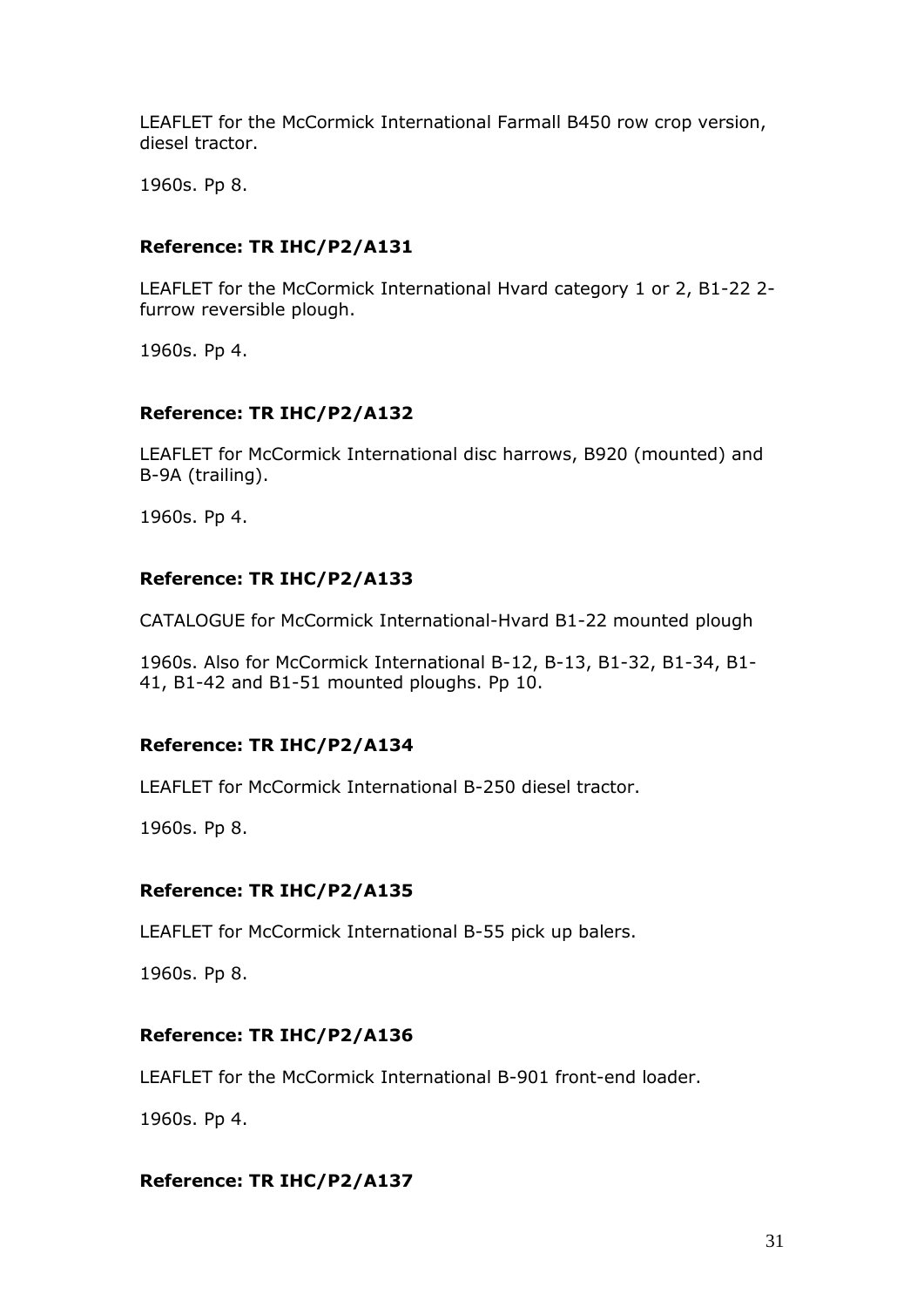LEAFLET for the McCormick International B-64 harvester thresher. 1960s. Pp 8.

# **Reference: TR IHC/P2/A138**

LEAFLET for McCormick International B28-30 manure spreader.

1960s. Pp 2.

# **Reference: TR IHC/P2/A139**

LEAFLET for McCormick International S-125A manure spreader.

1960s. Pp 4.

# **Reference: TR IHC/P2/A140**

LEAFLET for McCormick International B-910, 3 ton capacity, trailer.

1960s. Pp 4.

# **Reference: TR IHC/P2/A141**

LEAFLET for McCormick International B-911, 3 ton capacity, trailer.

1960s. Pp 4.

# **Reference: TR IHC/P2/A142**

LEAFLET for McCormick International B-275 and B-250 Hi-Clear diesel tractors.

1960s. Two copies. Pp 2.

# **Reference: TR IHC/P2/A143**

LEAFLET for McCormick International trailers, models 12-1 and 12-2.

1960s. Pp 2.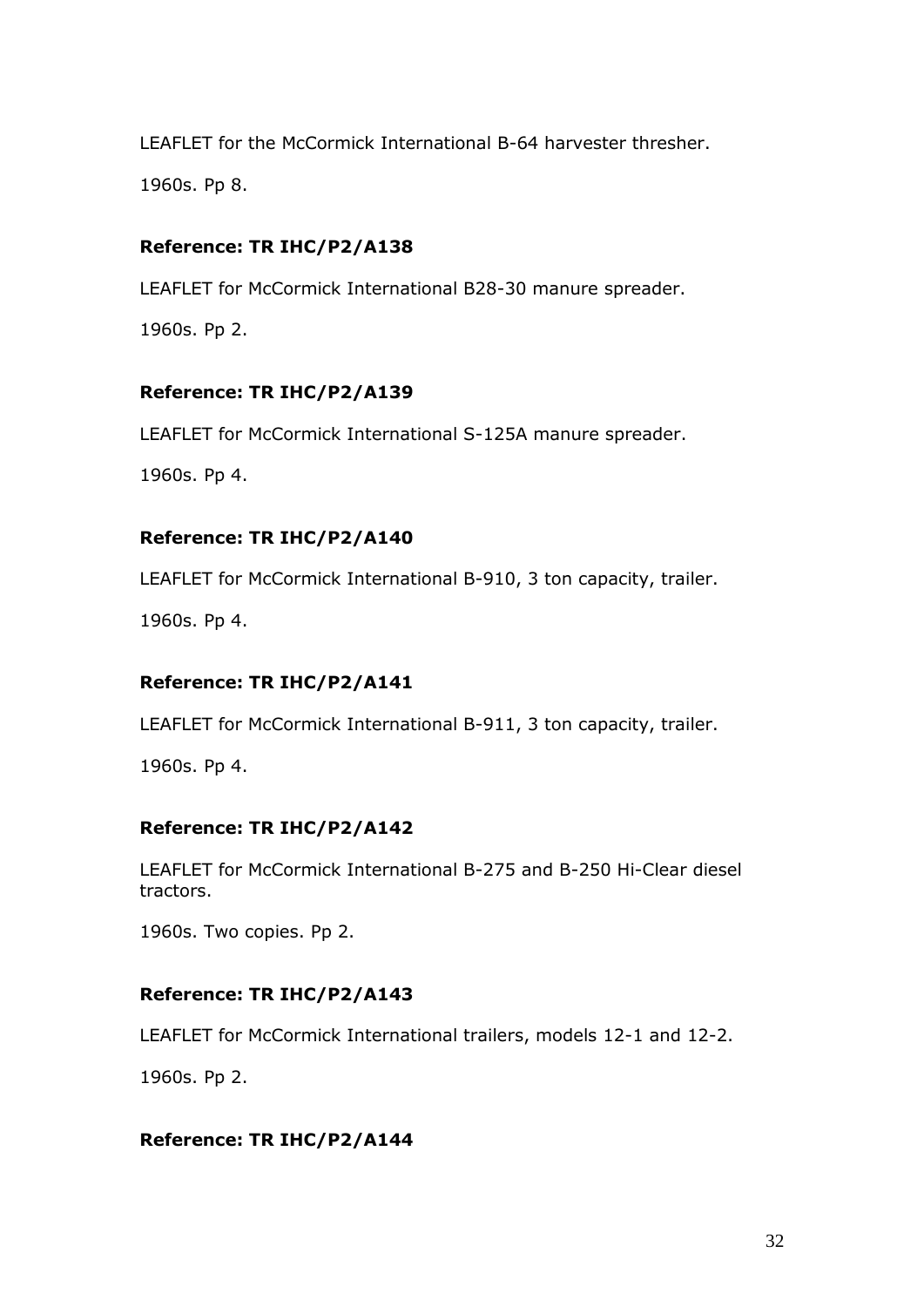LEAFLET for McCormick International spring tine cultivators, models 2-11, 2-12 and 2-13.

1960s. Pp 2.

# **Reference: TR IHC/P2/A145**

LEAFLET for McCormick International 30-112 tool bar, dual category linkage.

1960s. Pp 2.

# **Reference: TR IHC/P2/A146**

LEAFLET for McCormick International B-930 mounted tool bar for category one tractors.

1960s. Pp 4.

## **Reference: TR IHC/P2/A147**

LEAFLET for McCormick International 300 blade.

1960s. Pp 2.

# **Reference: TR IHC/P2/A148**

LEAFLET for McCormick International No. 1 box scraper.

1960s. Pp 2.

### **Reference: TR IHC/P2/A149**

LEAFLET for McCormick International 276 diesel tractor.

1960s. Foldout.

### **Reference: TR IHC/P2/A150**

LEAFLET for McCormick International 634 diesel tractor.

1960s. Foldout.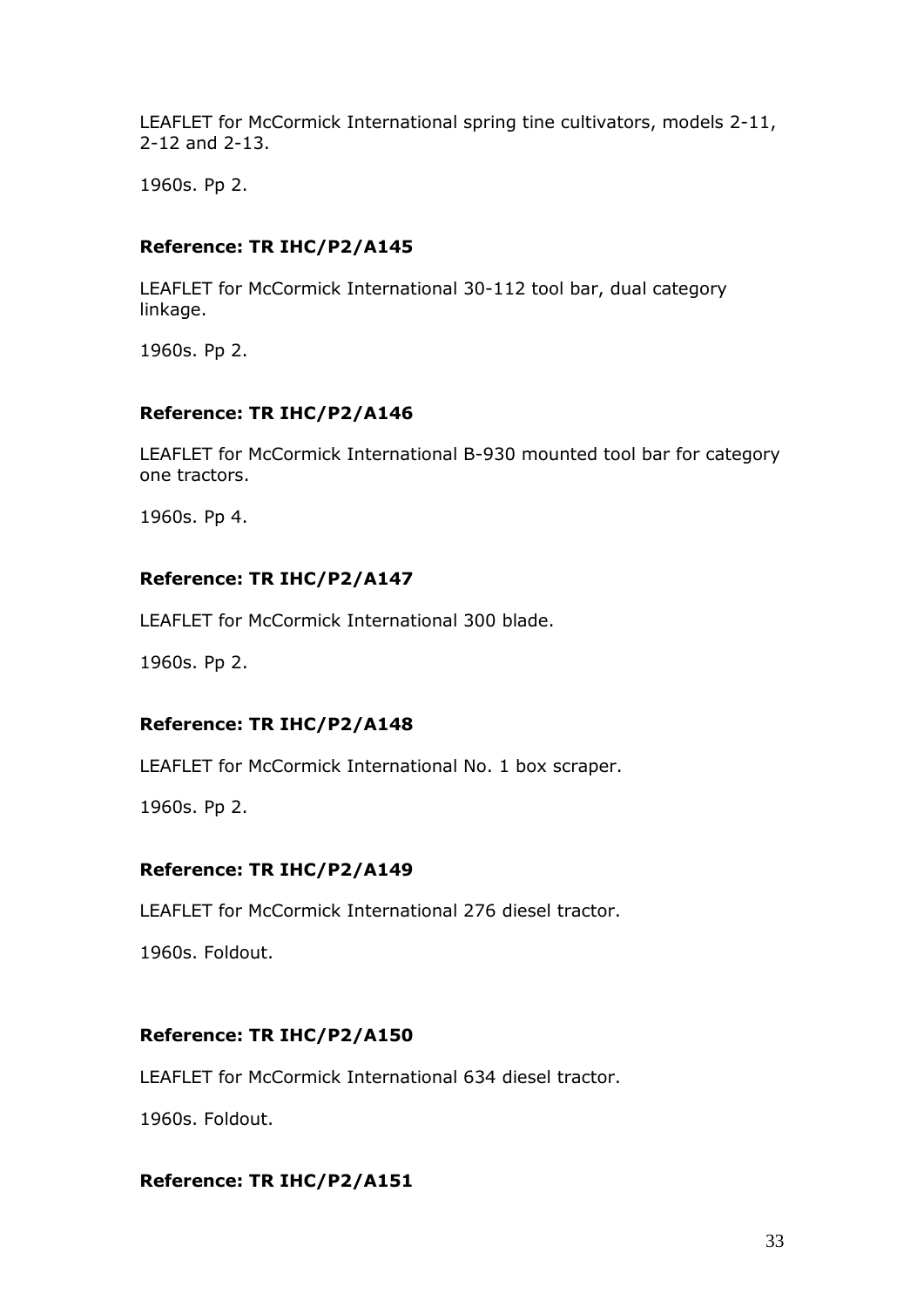LEAFLET for the 24-1 front-end loader.

1960s. Pp 2.

# **Reference: TR IHC/P2/A152**

LEAFLET for McCormick International safety cab for the 276 tractor.

1960s. Two copies. Pp 2.

# **Reference: TR IHC/P2/A153**

LEAFLET for B-47 pick up baler.

1960s. Pp 2.

# **Reference: TR IHC/P2/A154**

LEAFLET for McCormick International reversible ploughs, 2 and 3 furrows.

1960s. Pp 4.

# **Reference: TR IHC/P2/A155**

LEAFLET for McCormick International 1-1 chisel plough, rigid or spring shanks.

1960s. Pp 2.

# **Reference: TR IHC/P2/A156**

LEAFLET for McCormick International 276 diesel tractors.

1960s. Pp 4.

# **Reference: TR IHC/P2/A157**

LEAFLET for industrial and highway tractors, 276, 434, 634.

1960s. Pp 4.

# **Reference: TR IHC/P2/A158**

LEAFLET for 3434 loader backhoes.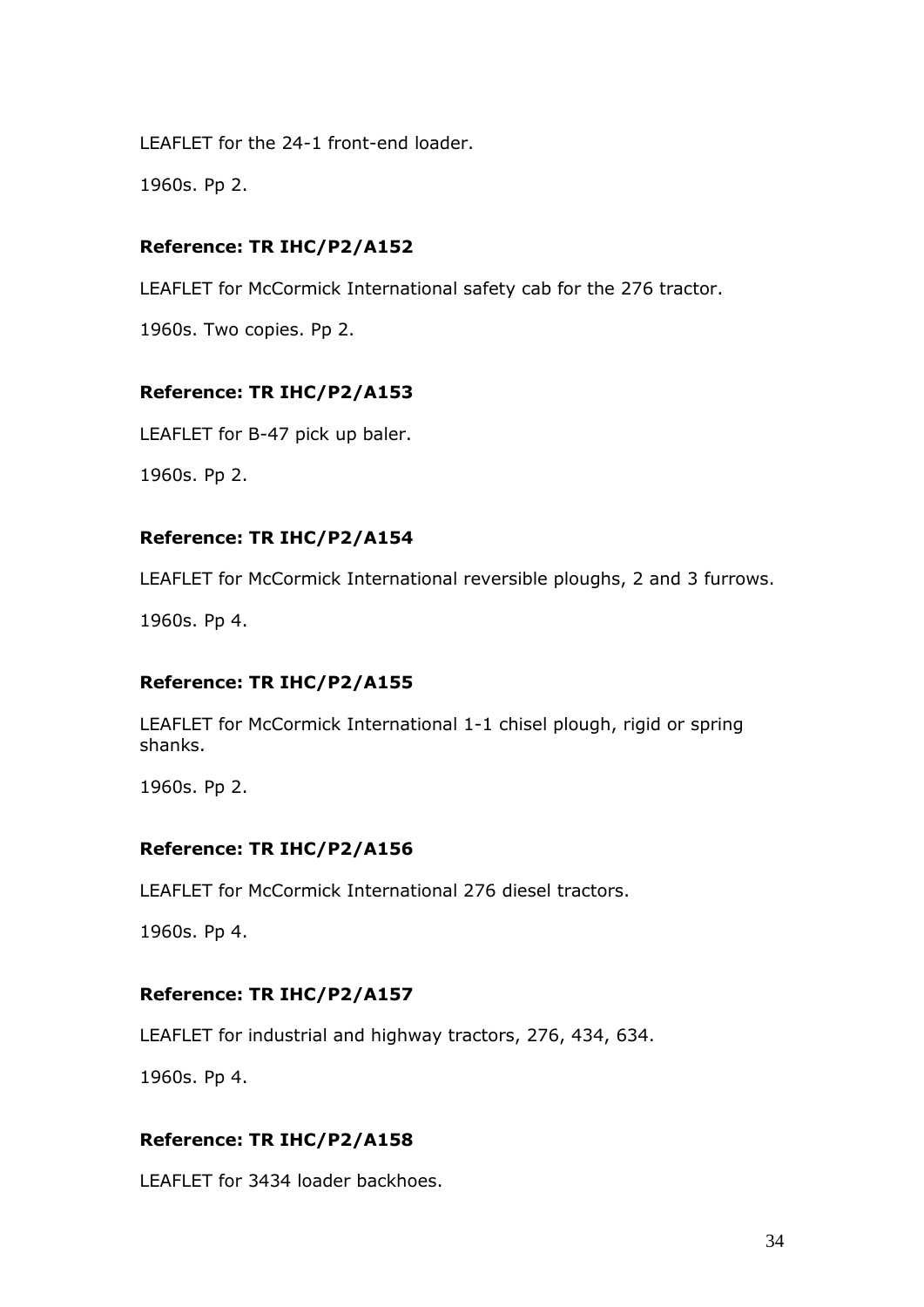1960s. Foldout.

### **Reference: TR IHC/P2/A159**

LEAFLET for McCormick International combines, 8-51, 8-61 and 8-71.

1960s. Pp 4.

### **Reference: TR IHC/P2/A160**

LEAFLET for McCormick International 6-2 cultivator drill.

1960s. Pp 2.

#### **Reference: TR IHC/P2/A161**

LEAFLET for disc harrows, 120, 130, 250 and B3-1.

1960s. Pp 6.

### **Reference: TR IHC/P2/A162**

LEAFLET for manure spreaders, 50, 65 and 80.

1960s. Pp 4.

### **Reference: TR IHC/P2/A163**

LEAFLET for the B23 mower.

1960s. Pp 2.

### **Reference: TR IHC/P2/A164**

LEAFLET for BTD-6, TD-8 and BTD-20 farm crawlers.

1960s. Pp 4.

### **Reference: TR IHC/P2/A165**

LEAFLET for 45 Vibrashank cultivator.

1960s. Pp 4.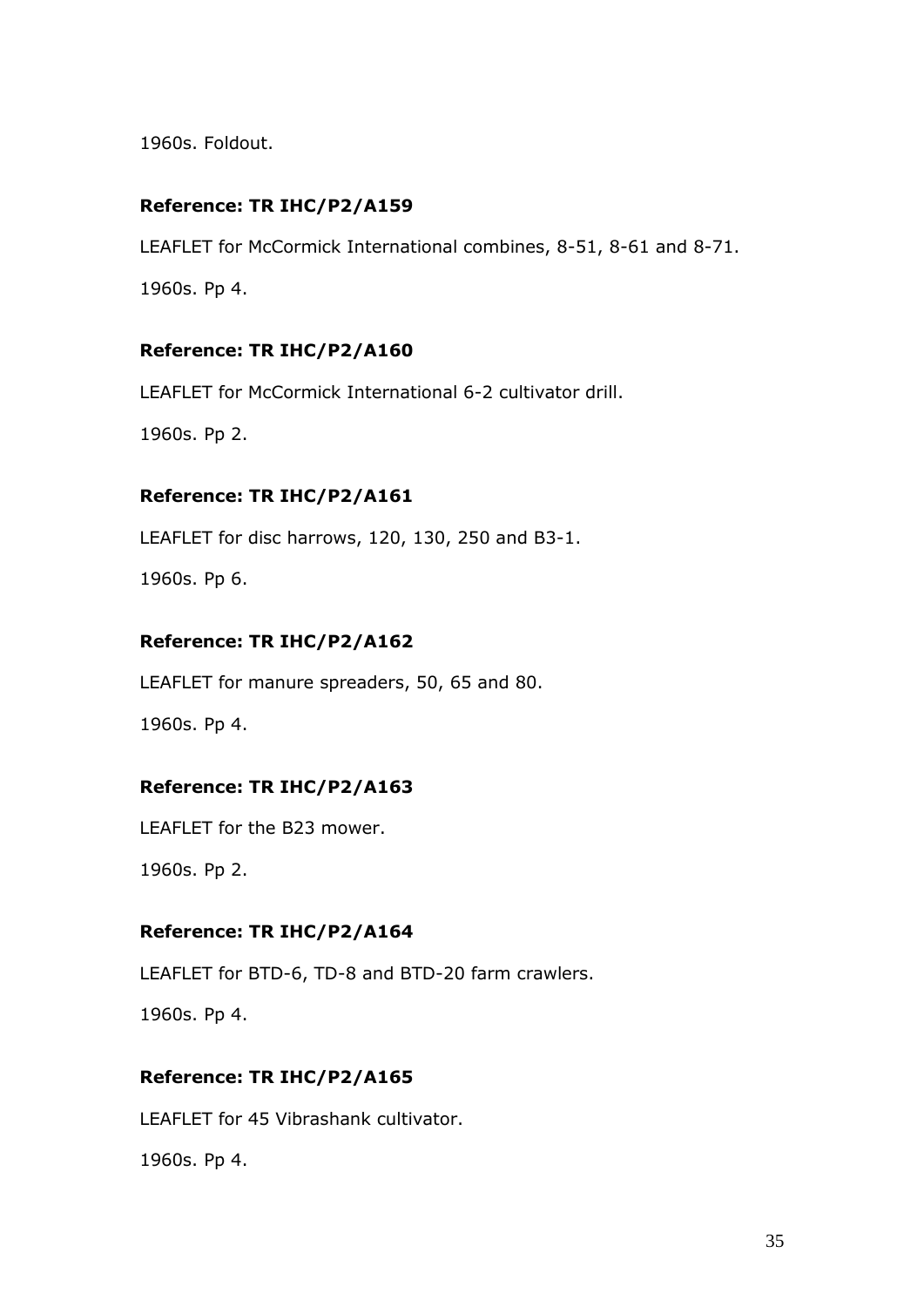# **Reference: TR IHC/P2/A166**

BOOKLET for 454 diesel tractor.

1960s. Pp 16.

### **Reference: TR IHC/P2/A167**

LEAFLET for 454 and 574 diesel tractors.

1960s. Pp 6.

### **Reference: TR IHC/P2/A168**

LEAFLET for industrial tractors, 2400 and 2500.

1960s. Pp 8.

### **Reference: TR IHC/P2/A169**

LEAFLET for the 6-8 grain drill.

1960s. Pp 2.

### **Reference: TR IHC/P2/A170**

LEAFLET for industrial tractors, 2400 and 2500.

1960s. Pp 6.

### **Reference: TR IHC/P2/A171**

LEAFLET for 454 and 574 diesel tractors.

1960s. Two copies. Foldout.

### **Reference: TR IHC/P2/A172**

LEAFLET for McCormick International B-557 pick up baler.

1960s. Pp 2. Agent: Leonard Deas & Co., (Farm Equipment) Ltd., Beverley, East Yorkshire.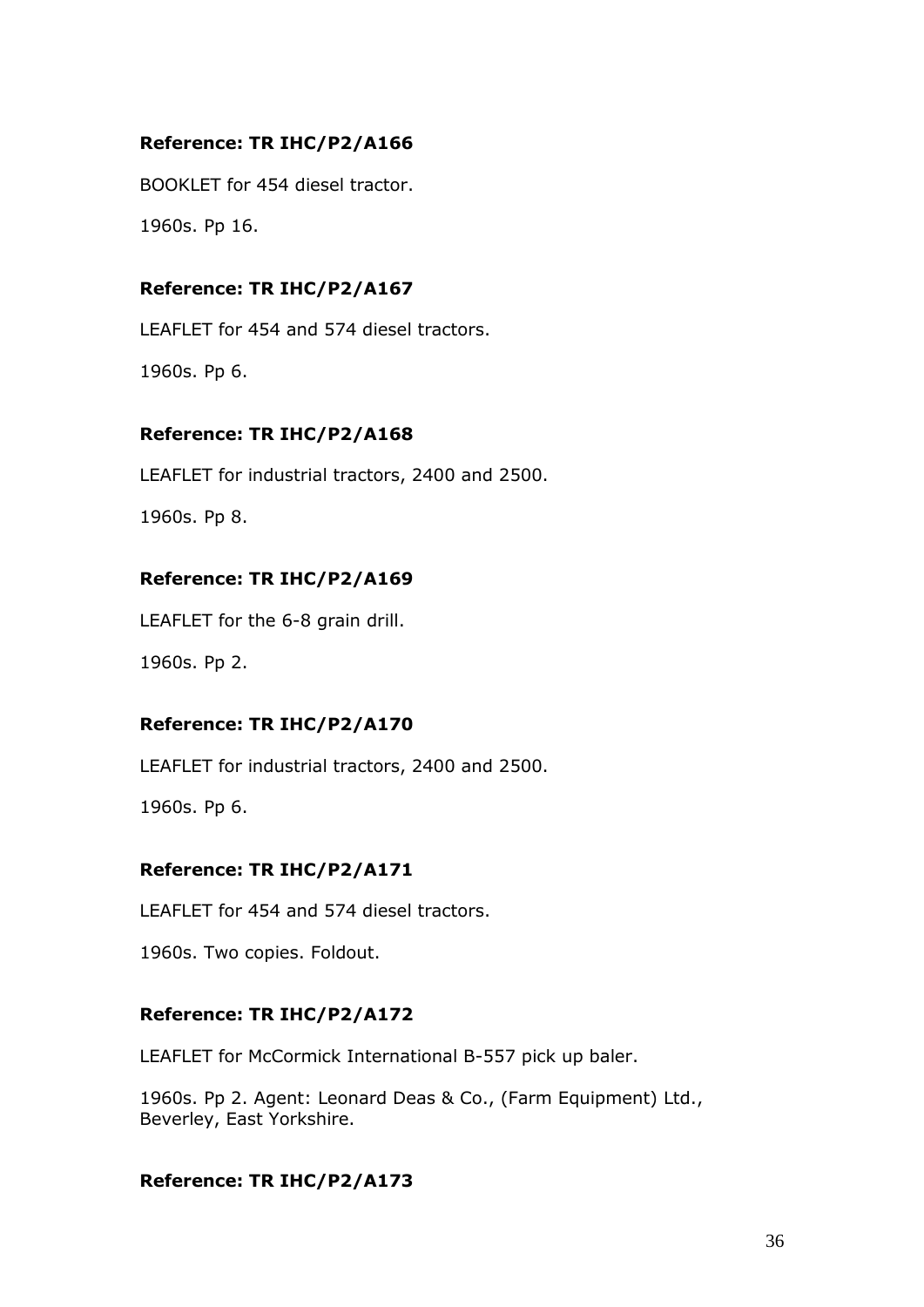LEAFLET for B-47 baler.

1960s. Pp 8.

# **Reference: TR IHC/P2/A174**

LEAFLET for McCormick International F-5-91 low-density pick up baler.

1960s. For Continental export. Pp 6.

# **Reference: TR IHC/P2/A175X**

INSTRUCTION BOOKLET, including parts price list, for the Titan 10-20 h.p. kerosene tractor.

1917(Feb-Mar). Pp 60. Two copies.

# **Reference: TR IHC/P2/A176**

INSTRUCTION BOOKLET, including parts price list, for the Mogul 12-25 h.p. opposed cylinder kerosene tractor.

1917(Jun). Pp 52.

# **Reference: TR IHC/P2/A177**

CATALOGUE for McCormick International high clearance Farmall tractors and cane tools.

Late 1930s. Pp 16.

# **Reference: TR IHC/P2/B1**

PARTS LIST for Universal and Standard Z tractors.

1941 (Apr). Pp 63. Two copies.

# **Reference: TR IHC/P3/1**

POSTER for McCormick reapers, mowers and horse rakes.

Creation dates: 1921(Sep)

Scope and Content for Great Britain.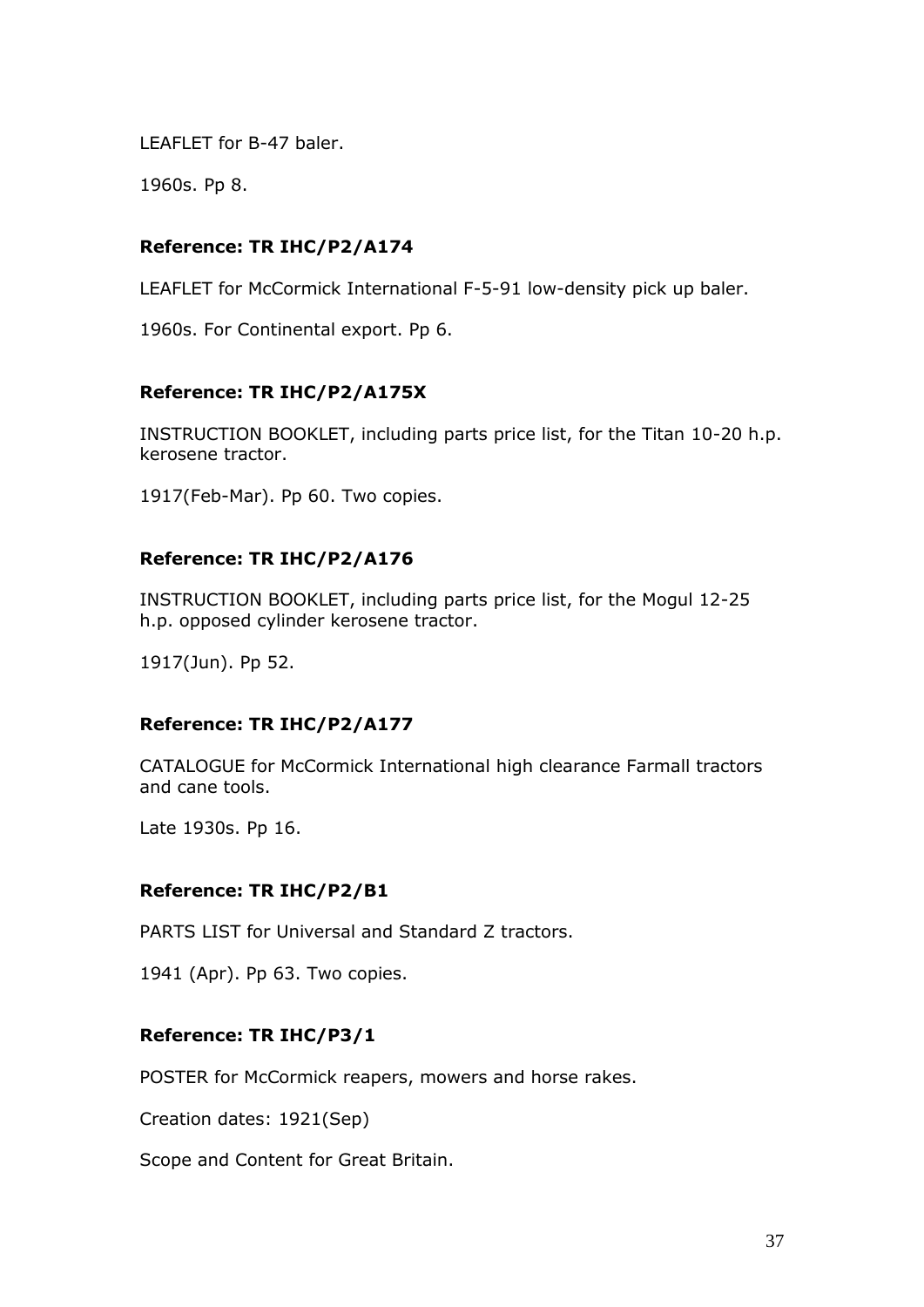## **Reference: TR IHC/P4/1**

HOUSE JOURNAL, The Harvester World.

Creation dates: 1910(Dec) - 1911(Dec)

Physical characteristics: Bound volume

Scope and Content Vol 2., Nos. 3-6, 8-15. Published monthly by International Harvester Company of America (Incorporated), Chicago, U.S.A.

## **Reference: TR IHC/P4/2**

HOUSE JOURNAL, The Harvester World. Vol 3., Nos. 1-12.

Creation dates: 1912(Jan-Dec)

Physical characteristics: Bound volume

Scope and Content Published monthly by International Harvester Company of America (Incorporated), Chicago, U.S.A.

# **Reference: TR IHC/P5/1**

NEWS RELEASE, including a brief history of early tractor development.

1956(1 Aug)

### **Reference: TR IHC/SH3/1X**

PROGRAMME for Cirencester tractor ploughing match, to be held 29 Oct.

Creation dates: 1910

Scope and Content

This is deleted in pencil for 1921(7 Sep). Pp 4.